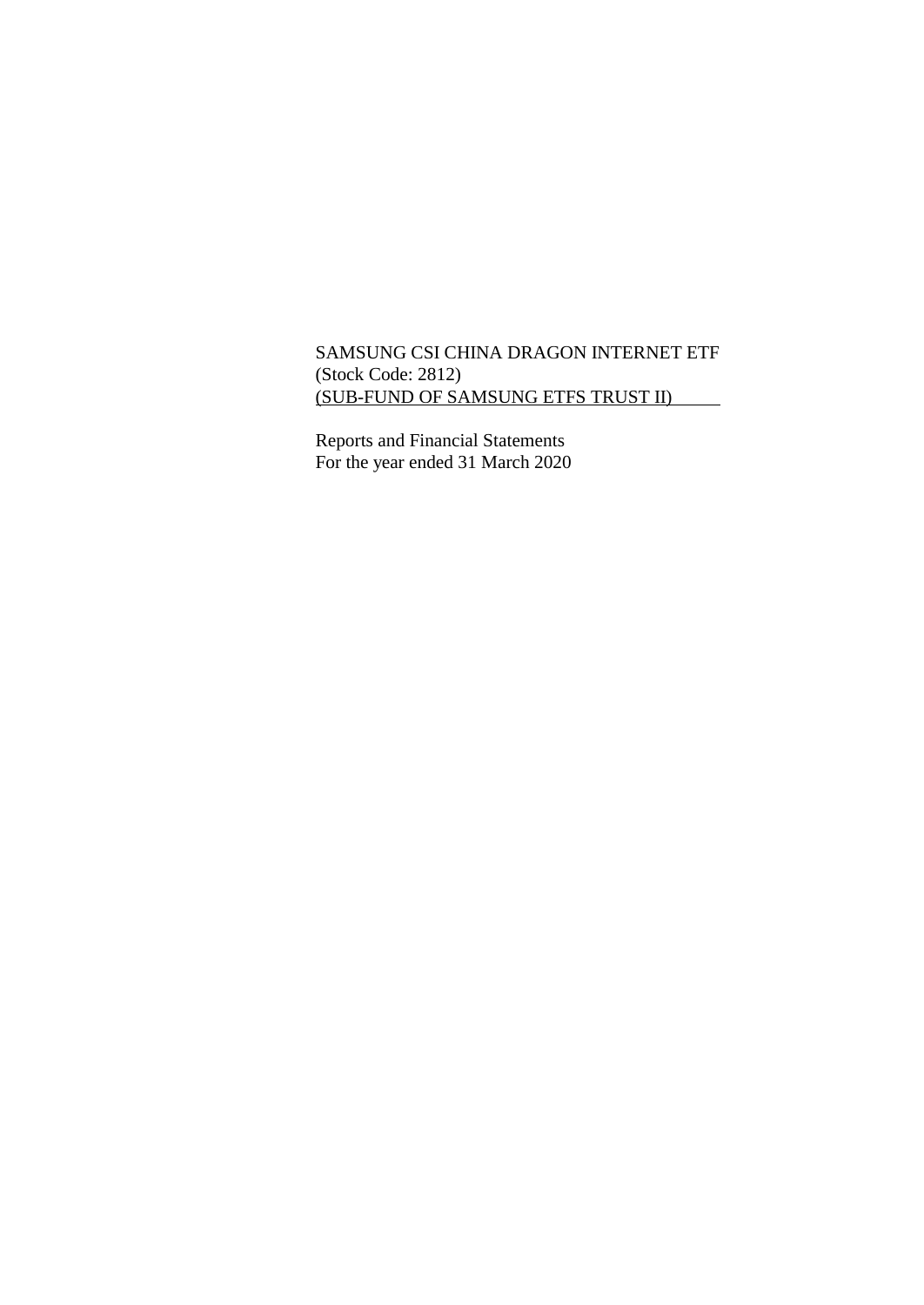# REPORTS AND FINANCIAL STATEMENTS FOR THE YEAR ENDED 31 MARCH 2020

| <b>CONTENTS</b>                                                   | PAGE(S)        |
|-------------------------------------------------------------------|----------------|
| MANAGEMENT AND ADMINISTRATION                                     | 1              |
| REPORT OF THE MANAGER TO THE UNITHOLDERS                          | $\overline{2}$ |
| REPORT OF THE TRUSTEE TO THE UNITHOLDERS                          | 3              |
| STATEMENT OF RESPONSIBILITIES OF THE MANAGER<br>AND THE TRUSTEE   | 4              |
| <b>INDEPENDENT AUDITOR'S REPORT</b>                               | $5 - 9$        |
| STATEMENT OF FINANCIAL POSITION                                   | 10             |
| STATEMENT OF COMPREHENSIVE INCOME                                 | 11             |
| STATEMENT OF CHANGES IN NET ASSETS ATTRIBUTABLE<br>TO UNITHOLDERS | 12             |
| <b>STATEMENT OF CASH FLOWS</b>                                    | 13             |
| NOTES TO THE FINANCIAL STATEMENTS                                 | $14 - 32$      |
| INVESTMENT PORTFOLIO (UNAUDITED)                                  | $33 - 34$      |
| STATEMENT OF MOVEMENTS IN INVESTMENT<br>PORTFOLIO (UNAUDITED)     | 35             |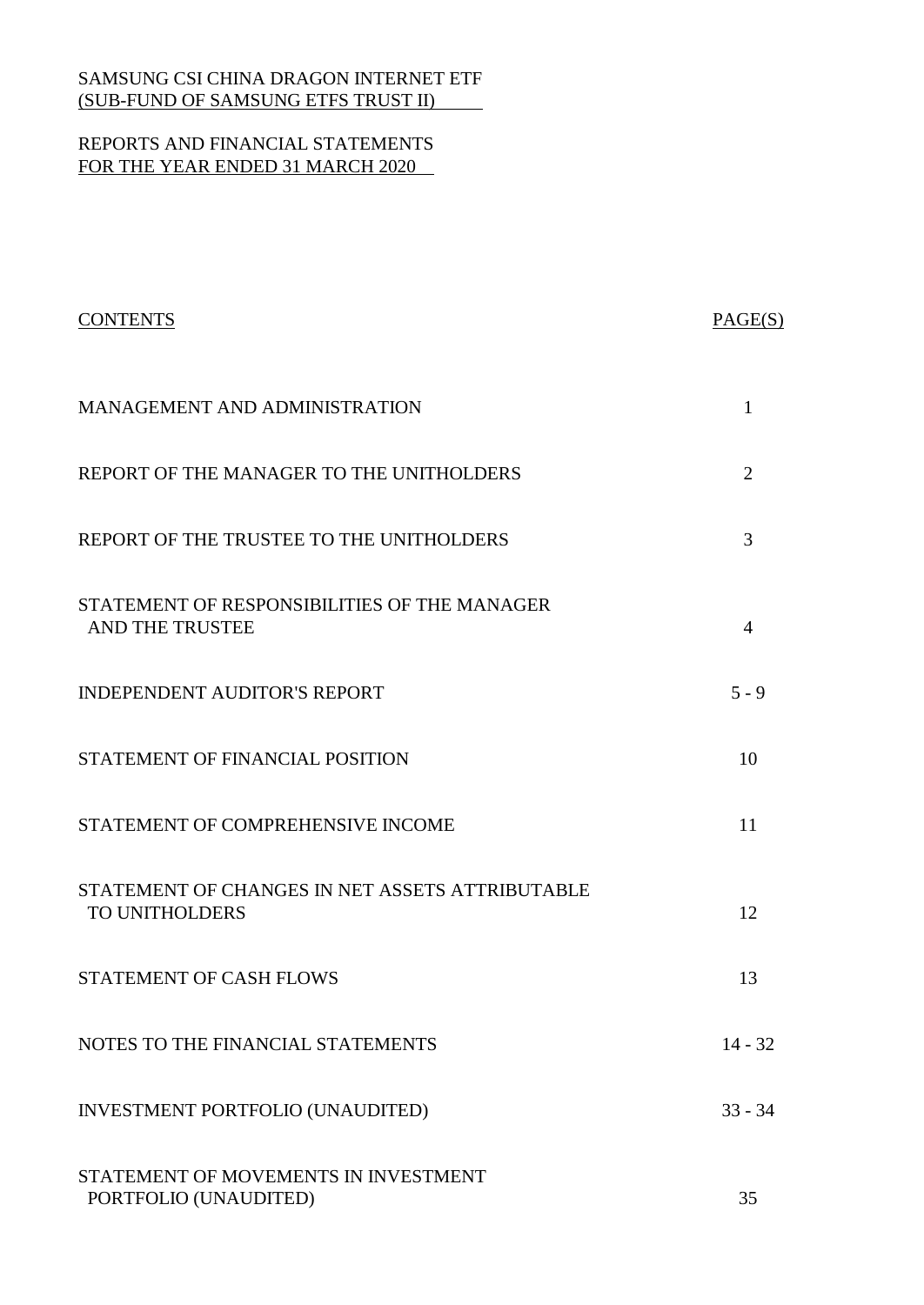| <b>CONTENTS</b> - continued                                         | PAGE(S) |
|---------------------------------------------------------------------|---------|
| PERFORMANCE OF THE UNDERLYING INDEX<br>AND THE SUB-FUND (UNAUDITED) | 36      |
| PERFORMANCE RECORD (UNAUDITED)                                      | 37      |
| UNDERLYING INDEX CONSTITUENT STOCKS DISCLOSURE<br>(UNAUDITED)       | 38      |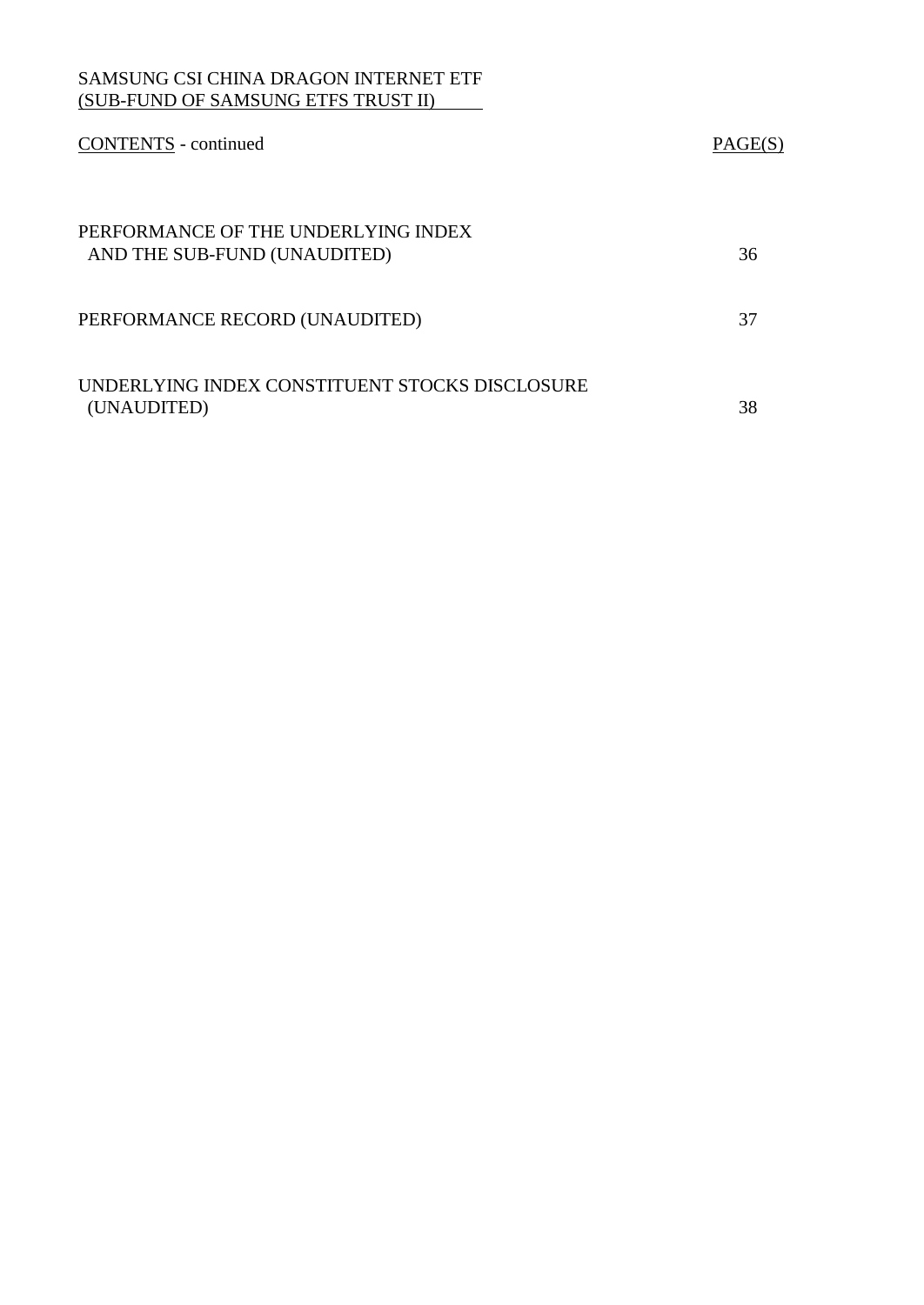# MANAGEMENT AND ADMINISTRATION

Samsung Asset Management CHOI Sungjin Hong Kong

Three Garden Road 8 Connaught Place Central Central Hong Kong Hong Kong

## **ADMINISTRATOR AND CUSTODIAN REGISTRAR**

Citibank, N.A., Hong Kong Branch Tricor Investor Services Limited 50/F, Champion Tower 22/F, Hopewell Centre Three Garden Road 183 Queen's Road East Central Hong Kong Hong Kong

# **LISTING AGENT AUDITOR**

Central 88 Queensway Hong Kong Hong Kong

# **LEGAL COUNSEL TO THE MANAGER PARTICIPATING DEALERS**

30/F, One Taikoo Place 979 King's Road Hong Kong

# **MANAGER DIRECTORS OF THE MANAGER**

(Hong Kong) Limited KIM Minseok (appointed on 15 November 2019) 4513-14, Two International Finance Centre PARK Sungjin(appointed on 15 November 2019) 8 Finance Street EUI Suk Hong (resigned on 13 March 2020) Central KIM Yousang (resigned on 15 November 2019)

# **TRUSTEE CONVERSION AGENT OR SERVICE AGENT**

Cititrust Limited HK Conversion Agency Services Limited 50/F, Champion Tower 8th Floor, Two Exchange Square

Altus Capital Limited Deloitte Touche Tohmatsu 21 Wing Wo Street 35/F, One Pacific Place

Simmons & Simmons *Please refer to the Manager's website [\(www.samsungetf.com.hk\)](http://www.samsungetf.com.hk/) for the latest lists of Market Makers and Participating Dealers for each of the Products.*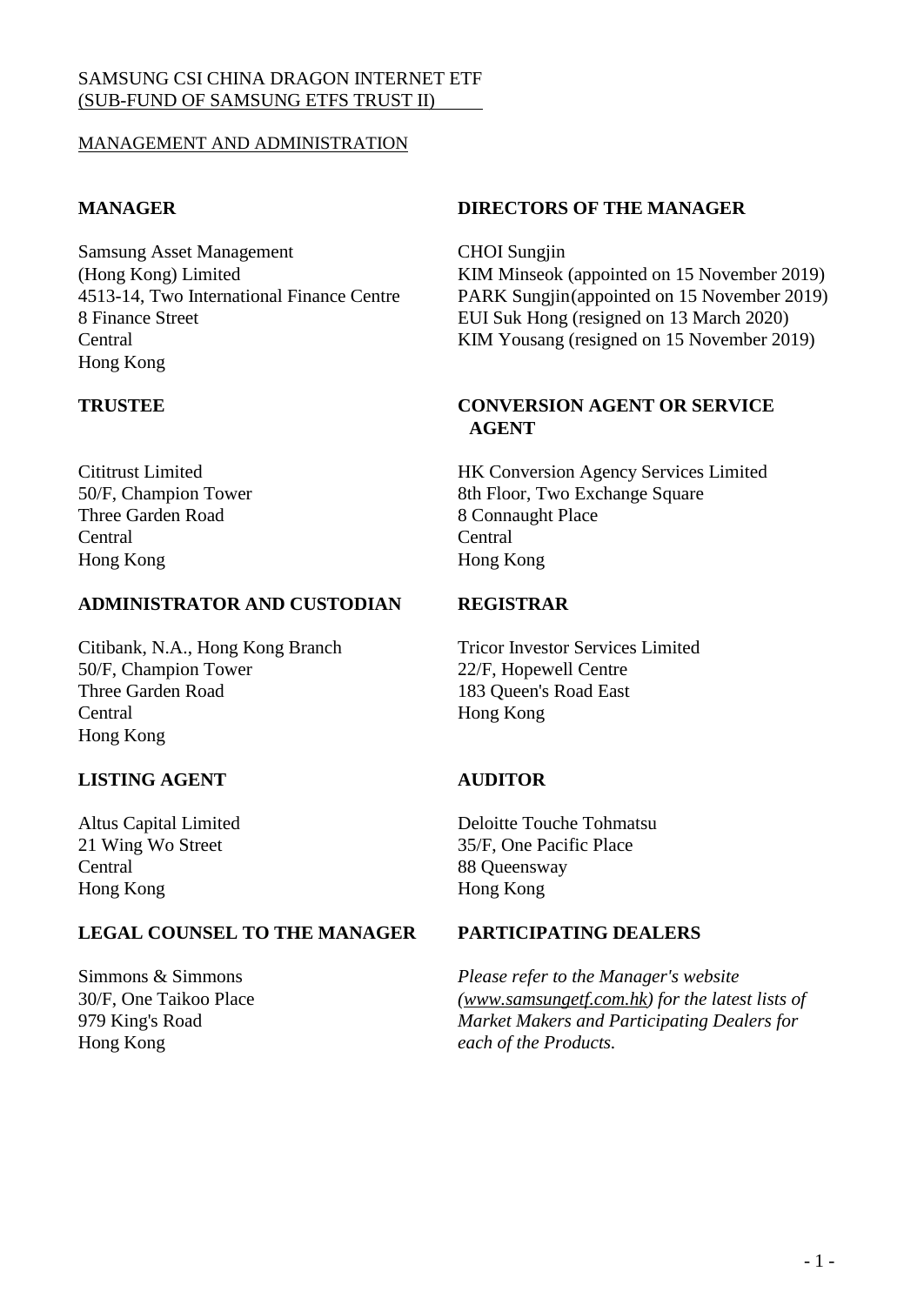# REPORT OF THE MANAGER TO THE UNITHOLDERS

The Samsung ETFs Trust II ("the Trust") is an umbrella unit trust established under Hong Kong law by a trust deed dated 17 May 2018 ("the Trust Deed") between Samsung Asset Management (Hong Kong) Limited ("the Manager") and Cititrust Limited ("the Trustee"). The Trust has a sub-fund which is an exchange traded fund.

# **Samsung CSI China Dragon Internet ETF**

The units of the Samsung CSI China Dragon Internet ETF ("the Sub-Fund") are listed on The Stock Exchange of Hong Kong Limited and commenced trading in Hong Kong dollars under stock code 2812 on 20 June 2018. The Sub-Fund is a passively-managed exchange traded fund ("ETF") falling under Chapter 8.6 of the Hong Kong Code on Unit Trusts and Mutual Funds issued by the Hong Kong Securities and Futures Commission.

The Sub-Fund is a physical ETF which invests directly in the constituent securities of the CSI Global China Internet Index (the "Index"). The Index is a free float market capitalisation weighted index which is designed to track the overall performance of Chinese companies which are listed (in the PRC or overseas) and whose primary business or businesses are focused on internet and internet-related technology. As at 31 March 2020, it comprised 30 constituent stocks and Tencent Holding, Alibaba Group Holding, and Meituan Dianping were the top 3 holdings of the Index and the Sub-Fund.

As at 31 March 2020, net asset value per unit of the Sub-fund was HK\$11.9884, and there were 8,400,000 units outstanding. The net asset value was HKD100,702,896.

For and on behalf of Samsung Asset Management (Hong Kong) Limited

31 July 2020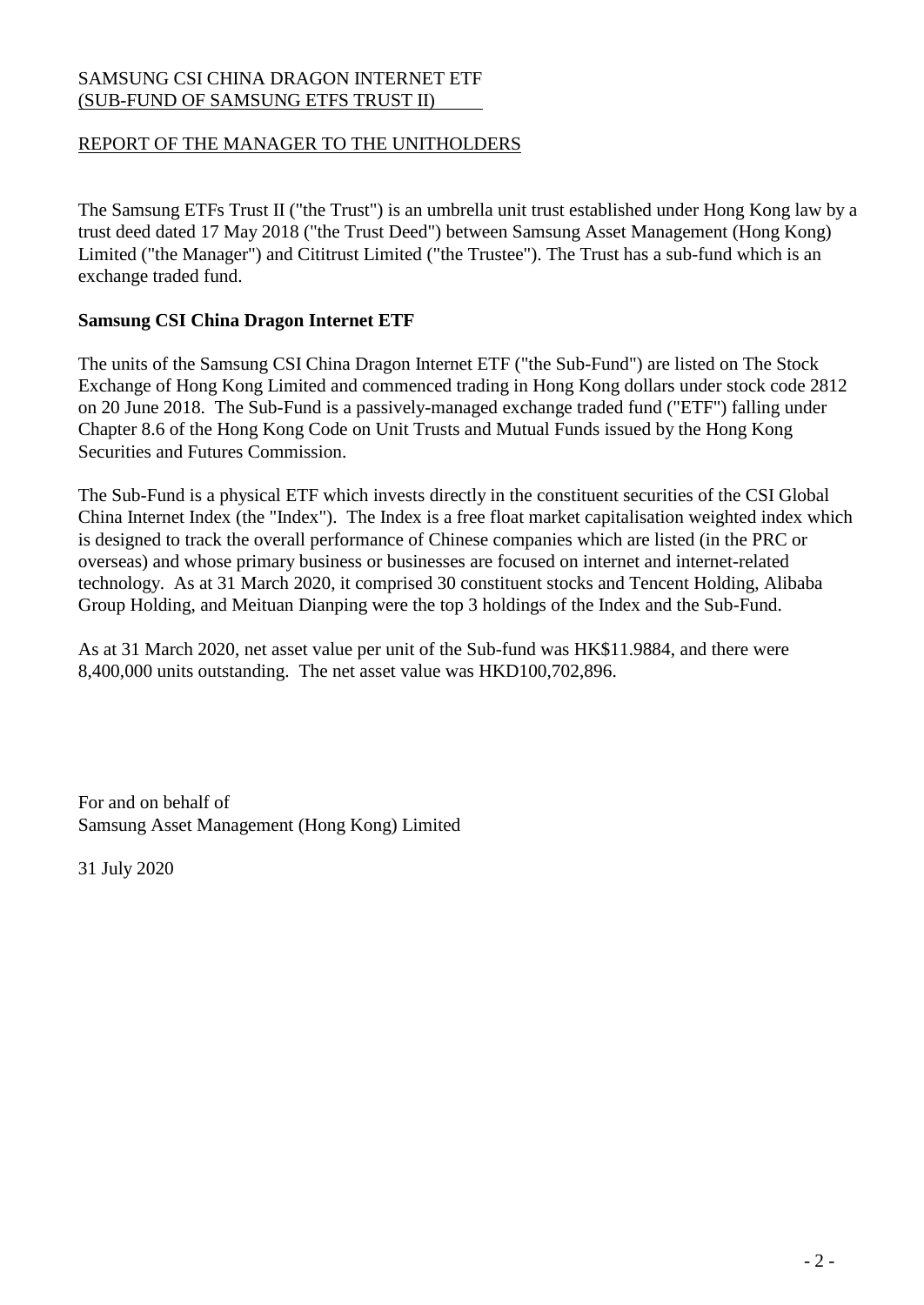# REPORT OF THE TRUSTEE

# TO THE UNITHOLDERS OF SAMSUNG CSI CHINA DRAGON INTERNET ETF (SUB-FUND OF SAMSUNG ETFS TRUST II)

We hereby confirm that, in our opinion, the Manager of the Samsung CSI China Dragon Internet ETF (the "Sub-Fund") has, in all material respects, managed the Sub-Fund in accordance with the provisions of the trust deed dated 17 May 2018, as amended and restated by the trust deed dated 31 December 2019, for the year ended 31 March 2020.

For and on behalf of Cititrust Limited

31 July 2020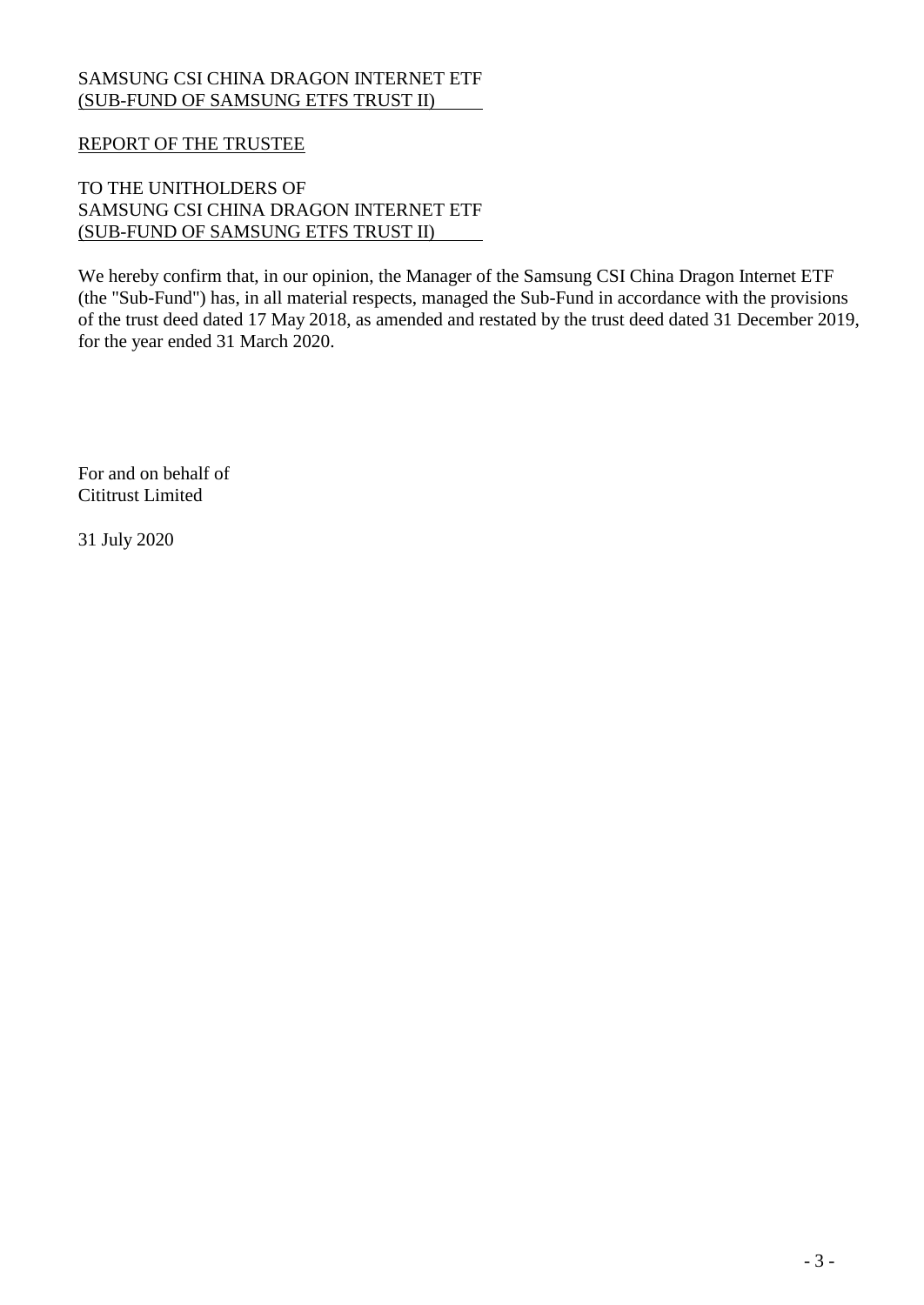# STATEMENT OF RESPONSIBILITIES OF THE MANAGER AND THE TRUSTEE

## MANAGER'S RESPONSIBILITIES

The Manager of Samsung CSI China Dragon Internet ETF (the "Sub-Fund") is required by the Code on Unit Trusts and Mutual Funds issued by the Hong Kong Securities and Futures Commission and the trust deed dated 17 May 2018 (the "Trust Deed") to prepare financial statements for each annual accounting period which give a true and fair view of the financial position of the Sub-Fund at the end of that year and of the transactions for the year then ended. In preparing these financial statements, the Manager is required to:

- select suitable accounting policies and then apply them consistently;
- make judgments and estimates that are prudent and reasonable; and
- prepare the financial statements on the basis that the Sub-Fund will continue in operation unless it is inappropriate to presume this.

The Manager is also required to manage the Sub-Fund in accordance with the Trust Deed and take reasonable steps for the prevention and detection of fraud and other irregularities in relation to the Sub-Fund.

Samsung ETFs Trust II (the "Trust") is an umbrella unit trust governed by its Trust Deed. As at 31 March 2020, the Trust has established with one sub-fund, Samsung CSI China Dragon Internet ETF.

# TRUSTEE'S RESPONSIBILITIES

The Trustee of the Sub-Fund is required to:

- ensure that the Sub-Fund in all material respects are managed in accordance with the Trust Deed and that the investment and borrowing powers are complied with;
- satisfy itself that sufficient accounting and other records have been maintained;
- safeguard the property of the Sub-Fund and rights attaching thereto; and
- report to the unitholders for each annual accounting period should the Manager not managing the Sub-Fund in accordance with the Trust Deed.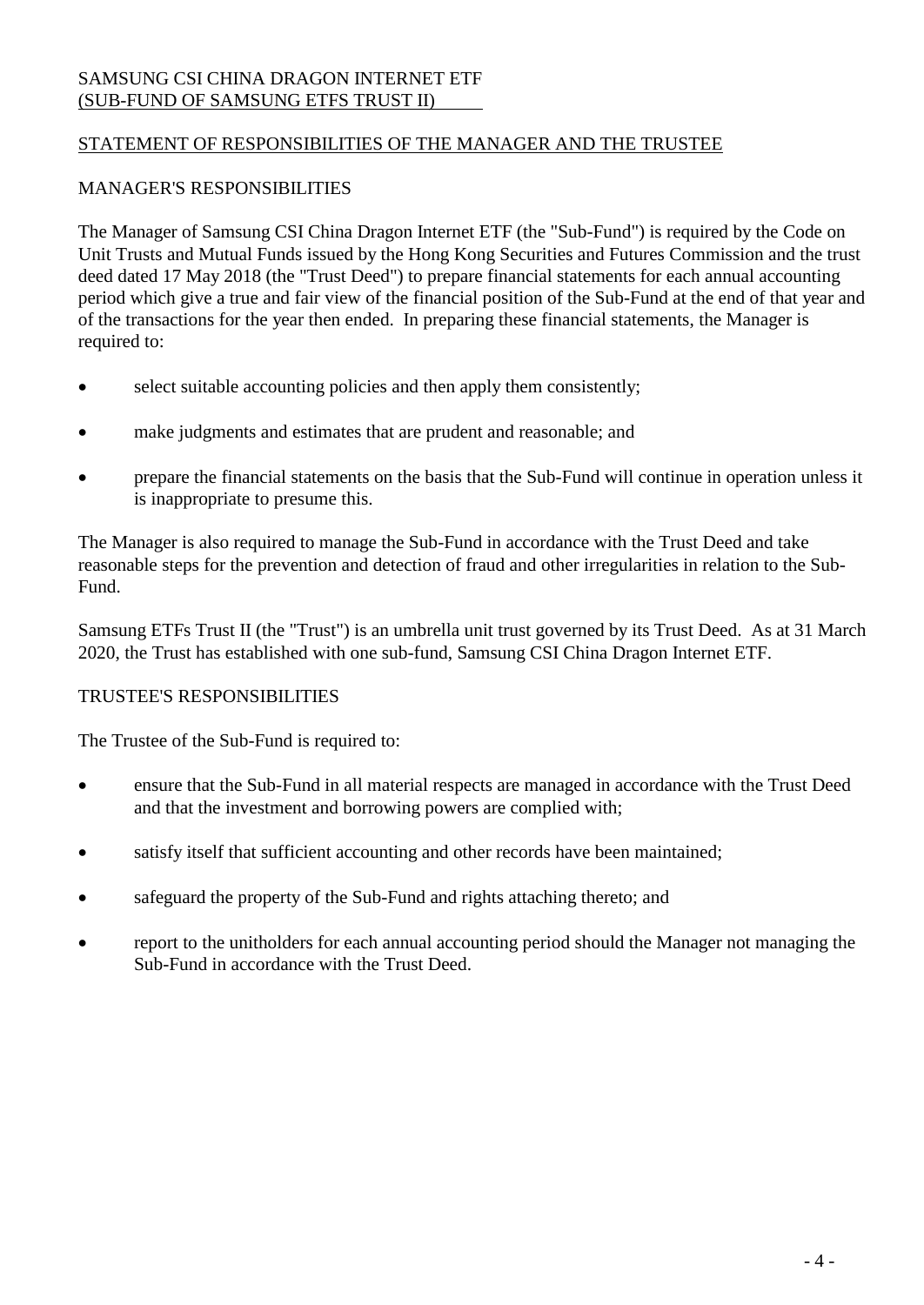# TO THE UNITHOLDERS OF SAMSUNG CSI CHINA DRAGON INTERNET ETF (SUB-FUND OF SAMSUNG ETFS TRUST II)

# **Report on the Audit of the Financial Statements**

# **Opinion**

We have audited the financial statements of Samsung CSI China Dragon Internet ETF (the "Sub-Fund"), a sub-fund of Samsung ETFs Trust II (the "Trust"), set out on pages 10 to 32, which comprise the statement of financial position as at 31 March 2020, and the statement of comprehensive income, statement of changes in net assets attributable to unitholders and statement of cash flows for the year ended 31 March 2020, and notes to the financial statements, including a summary of significant accounting policies.

In our opinion, the financial statements give a true and fair view of the financial position of the Sub-Fund of the Trust as at 31 March 2020, and of its financial performance and its cash flows for the year ended 31 March 2020 in accordance with International Financial Reporting Standards ("IFRSs").

# **Basis for Opinion**

We conducted our audit in accordance with International Standards on Auditing ("ISAs"). Our responsibilities under those standards are further described in the Auditor's Responsibilities for the Audit of the Financial Statements section of our report. We are independent of the Sub-Fund of the Trust in accordance with the International Ethics Standards Board for Accountants' Code of Ethics for Professional Accountants (the "Code"), and we have fulfilled our other ethical responsibilities in accordance with the Code. We believe that the audit evidence we have obtained is sufficient and appropriate to provide a basis for our opinion.

# **Key Audit Matters**

Key audit matters are those matters that, in our professional judgment, were of most significance in our audit of the financial statements of the current year. These matters were addressed in the context of our audit of the financial statements as a whole, and in forming our opinion thereon, and we do not provide a separate opinion on these matters.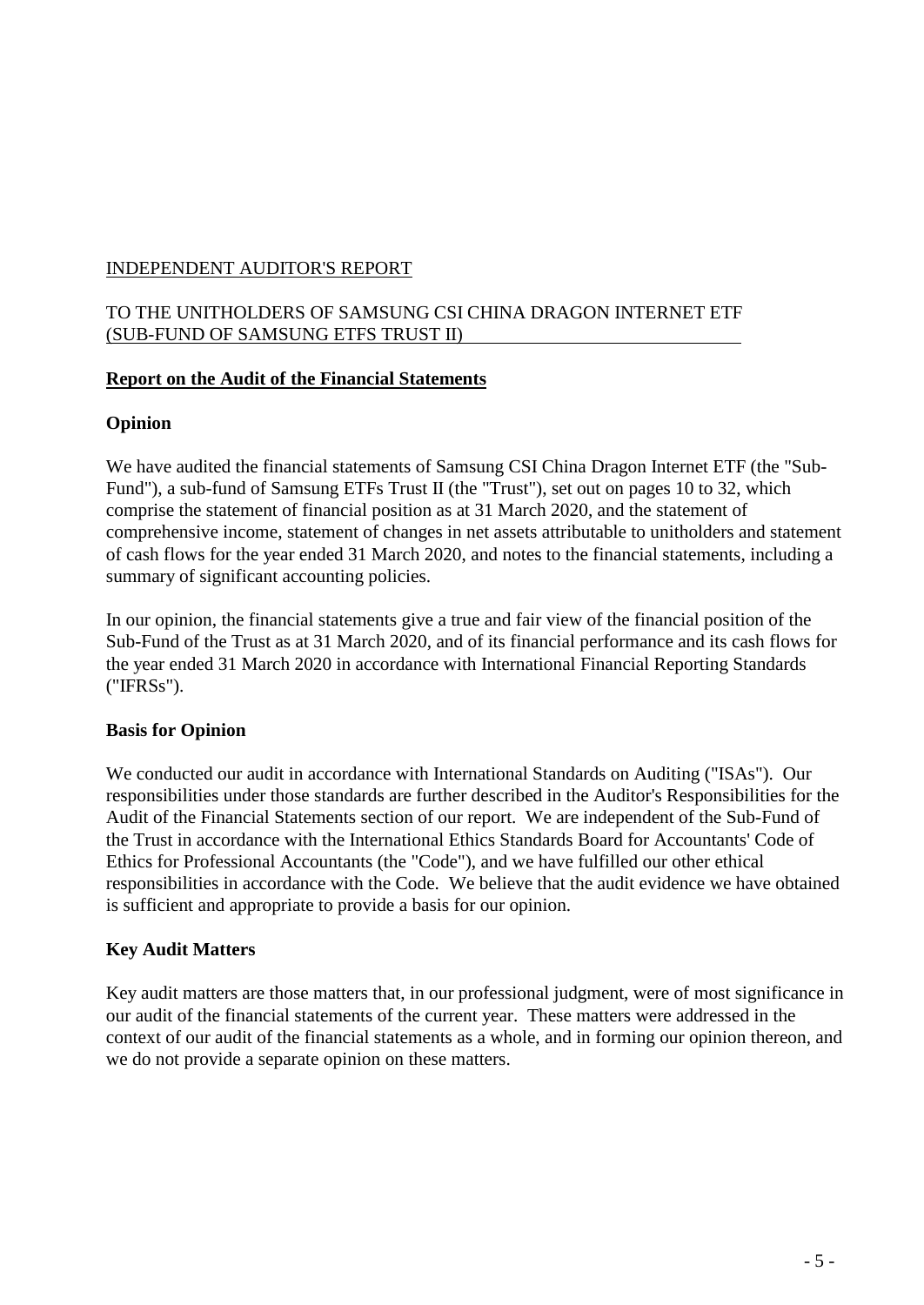# TO THE UNITHOLDERS OF SAMSUNG CSI CHINA DRAGON INTERNET ETF (SUB-FUND OF SAMSUNG ETFS TRUST II) - continued

#### **Report on the Audit of the Financial Statements** - continued

#### **Key Audit Matters** - continued

| Key audit matter                                                   | How our audit addressed the key audit<br>matter |
|--------------------------------------------------------------------|-------------------------------------------------|
| <i>Existence, completeness and valuation</i>                       |                                                 |
| of financial assets at fair value through<br><i>profit or loss</i> |                                                 |
| We identified the existence, completeness                          | Our procedures in relation to existence,        |

and valuation of financial assets at fair value through profit or loss as a key audit matter due to their significance to the financial statements.

As described in note 10 to the financial statements, the Sub-Fund's financial assets at fair value through profit or loss amounting to HK\$100,110,424 as at 31 March 2020 were comprised of listed equity instruments.

Our procedures in relation to existence, completeness and valuation of financial assets at fair value through profit or loss included:

- Checking the details of the financial assets at fair value through profit or loss against the independent confirmations from the custodian; and
- Checking the fair values of financial assets at fair value through profit or loss to independent and publicly available pricing sources.

## **Other Information**

The Manager and the Trustee of the Sub-Fund are responsible for the other information. The other information comprises the information included in the annual report, but does not include the financial statements and our auditor's report thereon.

Our opinion on the financial statements of the Sub-Fund of the Trust does not cover the other information and we do not express any form of assurance conclusion thereon.

In connection with our audit of the financial statements, our responsibility is to read the other information and, in doing so, consider whether the other information is materially inconsistent with the financial statements or our knowledge obtained in the audit or otherwise appears to be materially misstated. If, based on the work we have performed, we conclude that there is a material misstatement of this other information, we are required to report that fact. We have nothing to report in this regard.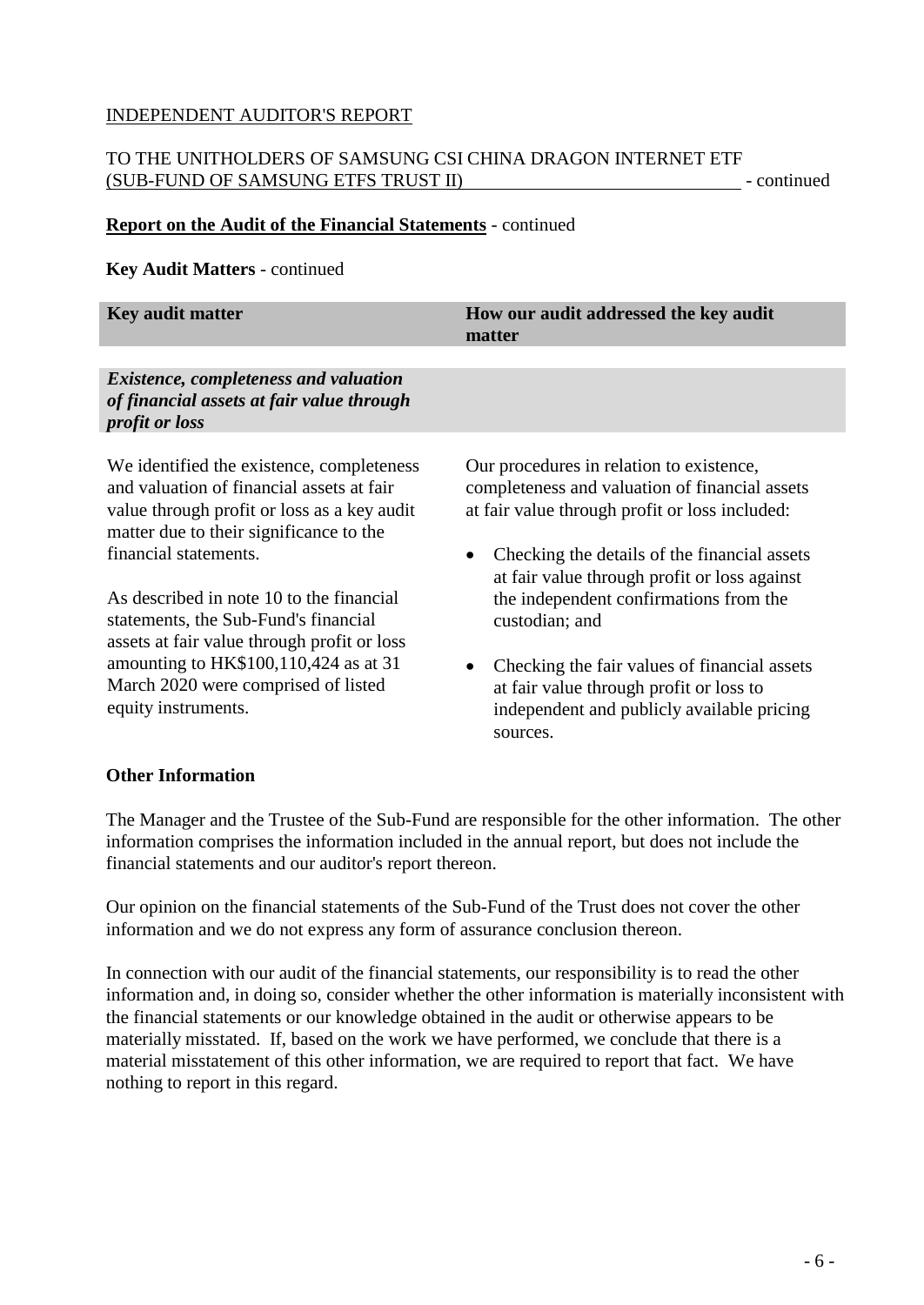# TO THE UNITHOLDERS OF SAMSUNG CSI CHINA DRAGON INTERNET ETF (SUB-FUND OF SAMSUNG ETFS TRUST II) - continued

## **Report on the Audit of the Financial Statements** - continued

## **Responsibilities of Manager, Trustee and Those Charged with Governance for the Financial Statements**

The Manager and the Trustee of the Sub-Fund are responsible for the preparation of the financial statements that give a true and fair view in accordance with IFRSs, and for such internal control as the Manager and the Trustee determine is necessary to enable the preparation of financial statements that are free from material misstatement, whether due to fraud or error.

In preparing the financial statements, the Manager and Trustee of the Sub-Fund are responsible for assessing the ability of the Sub-Fund of the Trust to continue as a going concern, disclosing, as applicable, matters related to going concern and using the going concern basis of accounting unless the Manager and Trustee either intend to liquidate the Sub-Fund of the Trust or to cease operations, or have no realistic alternative but to do so.

Those charged with governance are responsible for overseeing the Sub-Fund's financial reporting process.

In addition, the Manager and the Trustee of the Sub-Fund are required to ensure that the financial statements have been properly prepared in accordance with the relevant disclosure provisions of the trust deed dated 17 May 2018 (the "Trust Deed") and the relevant disclosure provisions of Appendix E of the Code on Unit Trusts and Mutual Funds (the "SFC Code") issued by the Hong Kong Securities and Futures Commission.

# **Auditor's Responsibilities for the Audit of the Financial Statements**

Our objectives are to obtain reasonable assurance about whether the financial statements as a whole are free from material misstatement, whether due to fraud or error, and to issue an auditor's report that includes our opinion solely to you, as a body, in accordance with Chapter 5 of Section II of the SFC Code, and for no other purpose. We do not assume responsibility towards or accept liability to any other person for the contents of this report. Reasonable assurance is a high level of assurance, but is not a guarantee that an audit conducted in accordance with ISAs will always detect a material misstatement when it exists. Misstatements can arise from fraud or error and are considered material if, individually or in the aggregate, they could reasonably be expected to influence the economic decisions of users taken on the basis of these financial statements.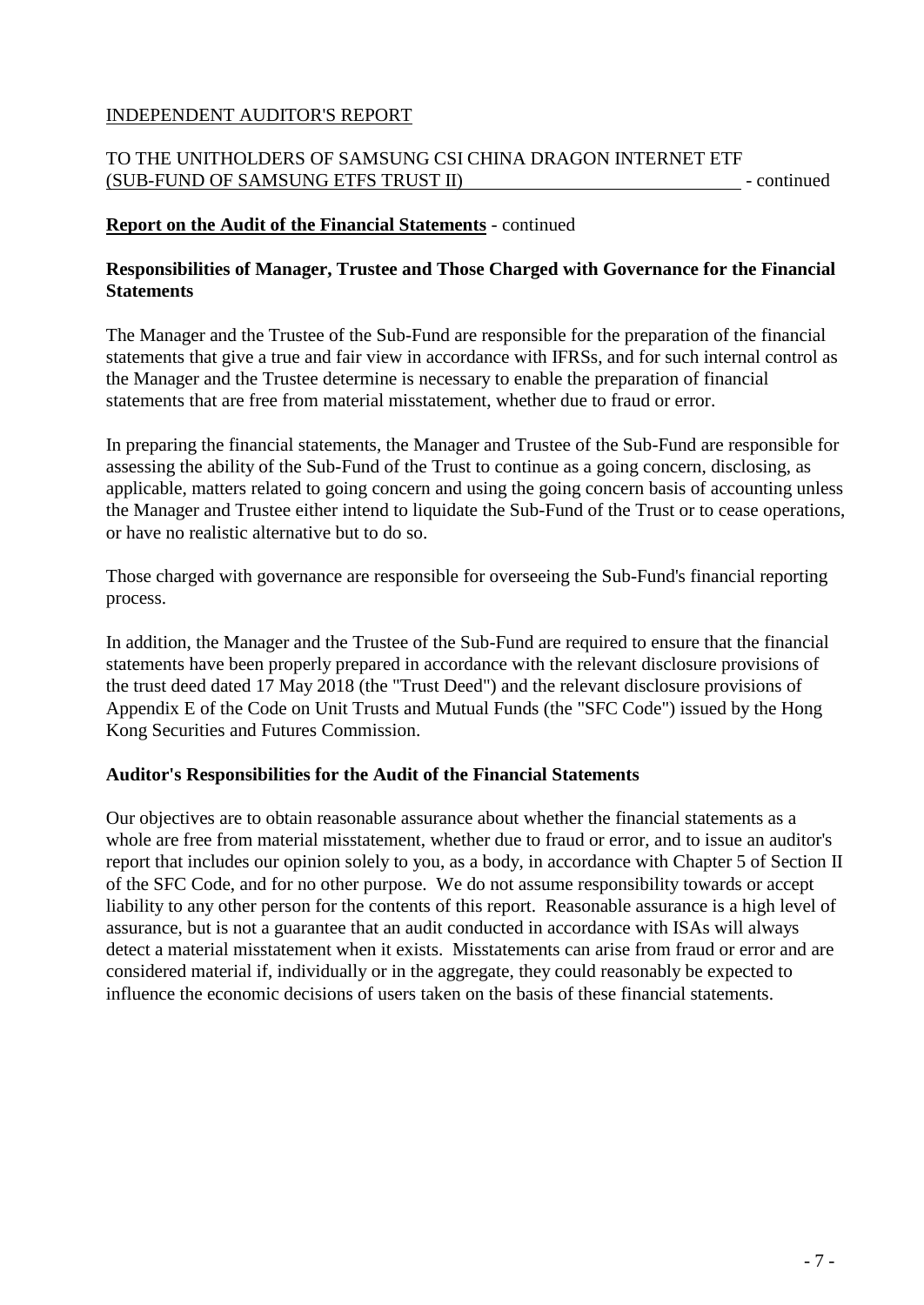# TO THE UNITHOLDERS OF SAMSUNG CSI CHINA DRAGON INTERNET ETF (SUB-FUND OF SAMSUNG ETFS TRUST II) - continued

## **Report on the Audit of the Financial Statements** - continued

### **Auditor's Responsibilities for the Audit of the Financial Statements** - continued

As part of an audit in accordance with ISAs, we exercise professional judgment and maintain professional skepticism throughout the audit. We also:

- Identify and assess the risks of material misstatement of the financial statements, whether due to fraud or error, design and perform audit procedures responsive to those risks, and obtain audit evidence that is sufficient and appropriate to provide a basis for our opinion. The risk of not detecting a material misstatement resulting from fraud is higher than for one resulting from error, as fraud may involve collusion, forgery, intentional omissions, misrepresentations, or the override of internal control.
- Obtain an understanding of internal control relevant to the audit in order to design audit procedures that are appropriate in the circumstances, but not for the purpose of expressing an opinion on the effectiveness of internal control of the Sub-Fund of the Trust.
- Evaluate the appropriateness of accounting policies used and the reasonableness of accounting estimates and related disclosures made by the Manager and the Trustee.
- Conclude on the appropriateness of the Manager's and the Trustee's use of the going concern basis of accounting and, based on the audit evidence obtained, whether a material uncertainty exists related to events or conditions that may cast significant doubt on the Sub-Fund's ability to continue as a going concern. If we conclude that a material uncertainty exists, we are required to draw attention in our auditor's report to the related disclosures in the financial statements or, if such disclosures are inadequate, to modify our opinion. Our conclusions are based on the audit evidence obtained up to the date of our auditor's report. However, future events or conditions may cause the Sub-Fund to cease to continue as a going concern.
- Evaluate the overall presentation, structure and content of the financial statements, including the disclosures, and whether the financial statements represent the underlying transactions and events in a manner that achieves fair presentation.

We communicate with those charged with governance, among other matters, the planned scope and timing of the audit and significant audit findings, including any significant deficiencies in internal control that we identify during our audit.

We also provide those charged with governance with a statement that we have complied with relevant ethical requirements regarding independence, and to communicate with them all relationships and other matters that may reasonably be thought to bear on our independence, and where applicable, related safeguards.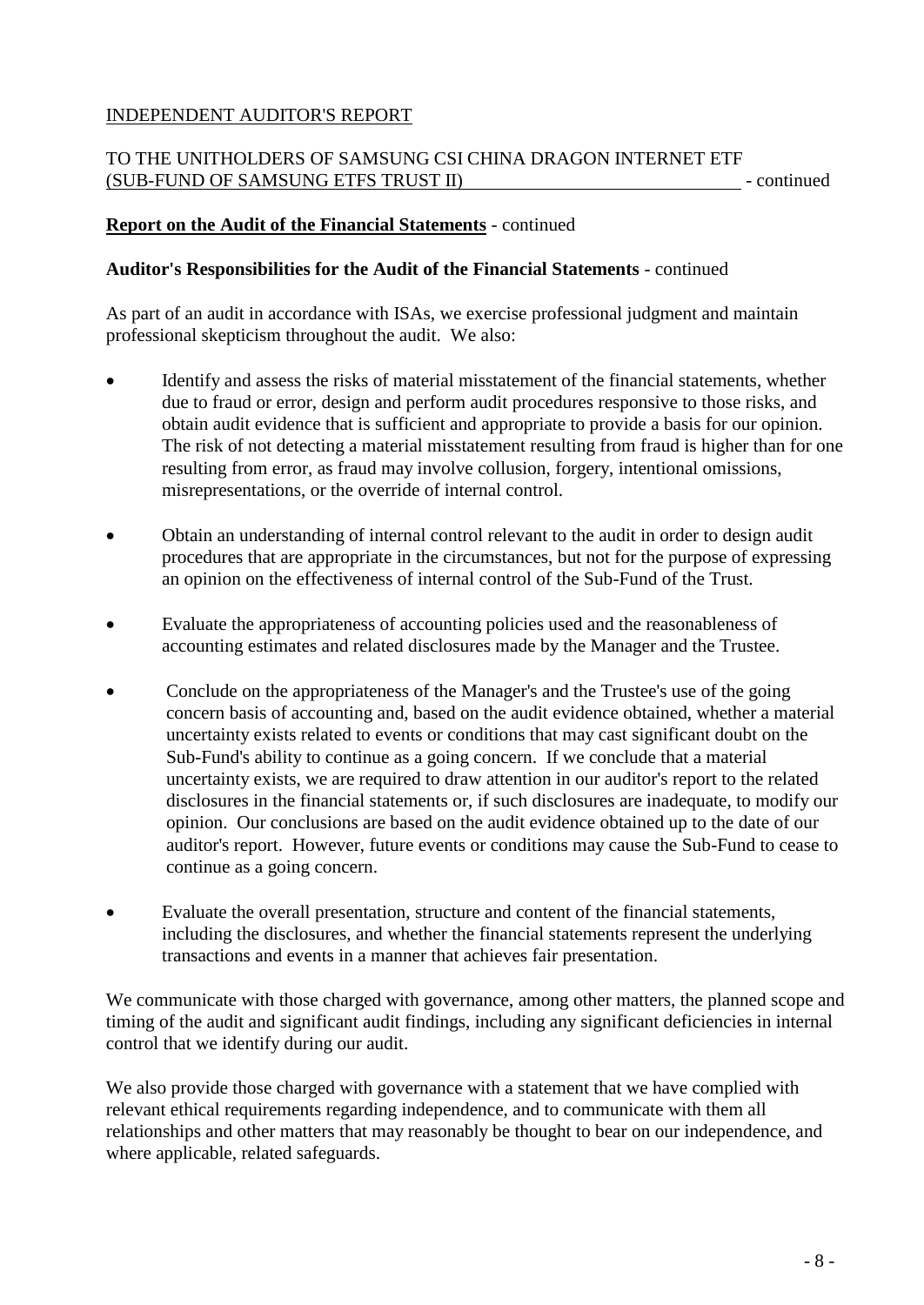# TO THE UNITHOLDERS OF SAMSUNG CSI CHINA DRAGON INTERNET ETF (SUB-FUND OF SAMSUNG ETFS TRUST II) - continued

## **Report on the Audit of the Financial Statements** - continued

### **Auditor's Responsibilities for the Audit of the Financial Statements** - continued

From the matters communicated with those charged with governance, we determine those matters that were of most significance in the audit of the financial statements of the current year and are therefore the key audit matters. We describe these matters in our auditor's report unless law or regulation precludes public disclosure about the matter or when, in extremely rare circumstances, we determine that a matter should not be communicated in our report because the adverse consequences of doing so would reasonably be expected to outweigh the public interest benefits of such communication.

# **Report on Matters under the Relevant Disclosure Provisions of the Trust Deed and the Relevant Disclosure Provisions of Appendix E of the SFC Code**

In our opinion, the financial statements of the Sub-Fund of the Trust have been properly prepared, in all material respects, in accordance with the relevant disclosure provisions of the Trust Deed and the Appendix E of the SFC Code.

The engagement partner on the audit resulting in this independent auditor's report is Tong, Mei Yin.

**Deloitte Touche Tohmatsu** Certified Public Accountants Hong Kong 31 July 2020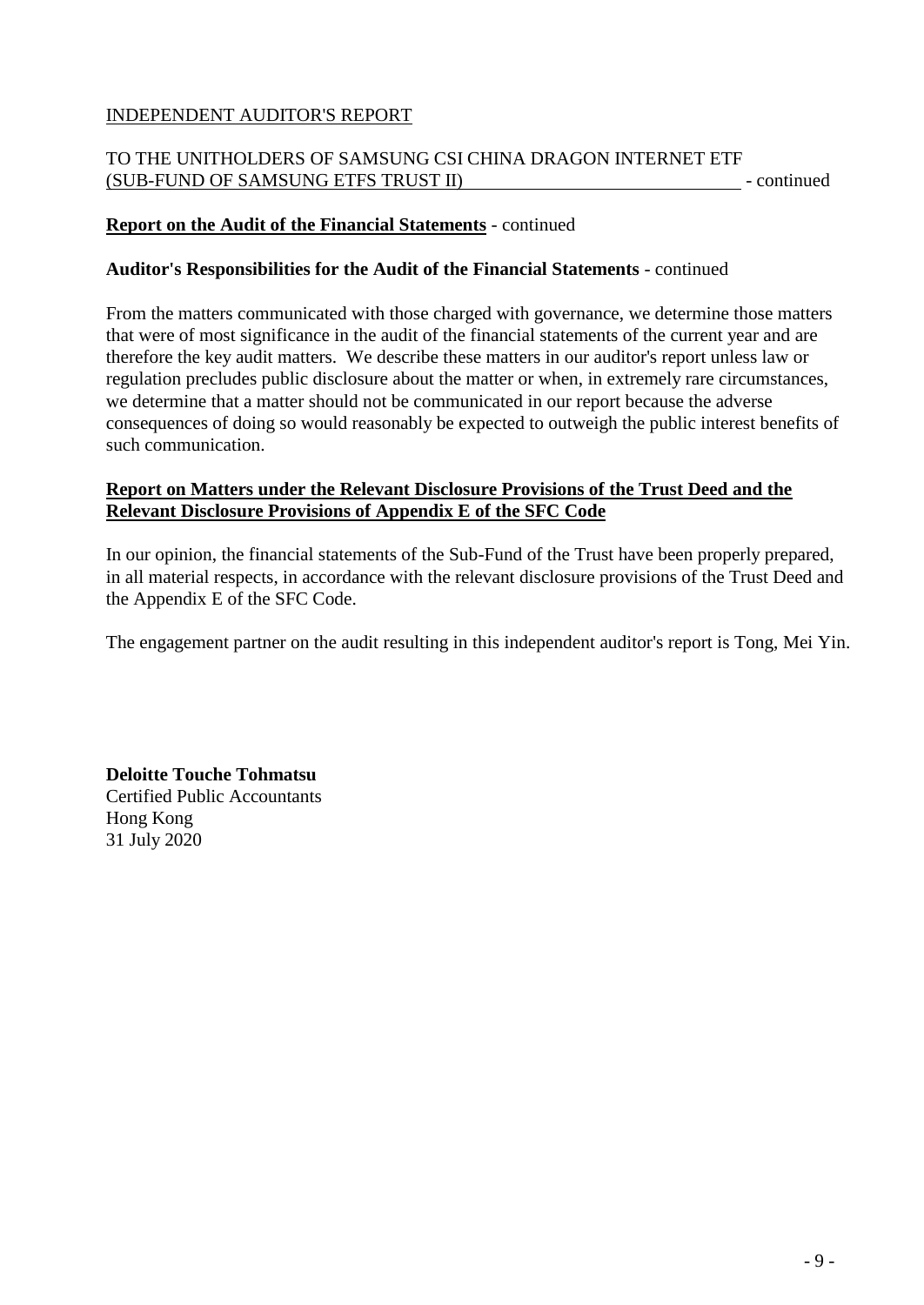## STATEMENT OF FINANCIAL POSITION AS AT 31 MARCH 2020

|                                                       | <b>NOTES</b>   | <u>2020</u><br>HK\$ | <u>2019</u><br>HK\$ |
|-------------------------------------------------------|----------------|---------------------|---------------------|
| <b>ASSETS</b>                                         |                |                     |                     |
| <b>CURRENT ASSETS</b>                                 |                |                     |                     |
| Financial assets at fair value through profit or loss | 10             | 100,110,424         | 107,903,124         |
| Prepayments                                           |                | 11,250              | 11,250              |
| <b>Bank balances</b>                                  | $\overline{4}$ | 760,451             | 521,919             |
| Total assets                                          |                | 100,882,125         | 108,436,293         |
| <b>LIABILITIES</b>                                    |                |                     |                     |
| <b>CURRENT LIABILITIES</b>                            |                |                     |                     |
| Management fee payable                                | $\overline{4}$ | 64,822              | 61,998              |
| Trustee fee payable                                   | $\overline{4}$ | 9,970               | 9,540               |
| Accrued expenses and other payables                   |                | 200,393             | 168,953             |
| <b>Total liabilities</b>                              |                | 275,185             | 240,491             |
| Net assets attributable to unitholders                | 8              | 100,606,940         | 108,195,802         |
| Representing:                                         |                |                     |                     |
| Total number of units in issue                        | 8              | 8,400,000           | 9,000,000           |
| Net assets value per unit                             | 8              | 11.9770             | 12.0218             |
|                                                       |                |                     |                     |

# As defined in note 1 to the financial statements

The financial statements on pages 10 to 32 were approved by the Manager and the Trustee on 31 July 2020 and are signed on their behalf by:

# \_\_\_\_\_\_\_\_\_\_\_\_\_\_\_\_\_\_\_\_\_\_\_\_\_\_\_\_\_\_\_ MANAGER SAMSUNG ASSET MANAGEMENT (HONG KONG) LIMITED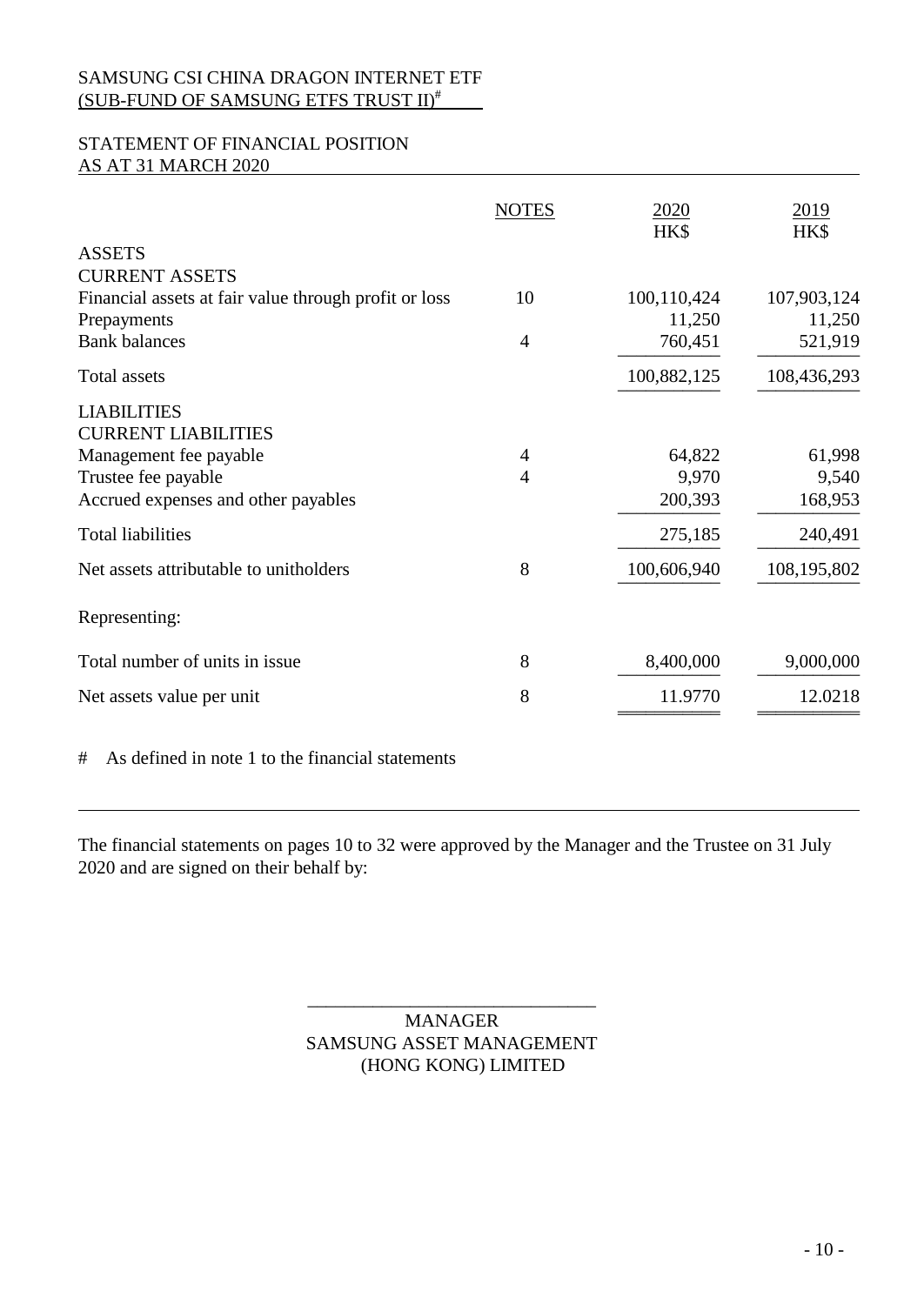# STATEMENT OF COMPREHENSIVE INCOME FOR THE YEAR ENDED 31 MARCH 2020

|                                                                         | <b>NOTES</b>   | 1.4.2019<br>to<br>31.3.2020<br>HK\$ | 13.6.2018<br>to<br>31.3.2019<br>HK\$ |
|-------------------------------------------------------------------------|----------------|-------------------------------------|--------------------------------------|
| <b>INCOME</b>                                                           |                |                                     |                                      |
| Dividend income                                                         |                | 331,227                             | 92,718                               |
| Bank interest income                                                    | $\overline{4}$ | 1,363                               | 644                                  |
| Net losses on financial assets at fair value                            |                |                                     |                                      |
| through profit or loss                                                  |                | (1,396,991)                         | (27,719,800)                         |
| Net foreign exchange losses                                             |                | (46, 400)                           | (43, 410)                            |
| Net loss                                                                |                | (1,110,801)                         | (27, 669, 848)                       |
| <b>EXPENSES</b>                                                         |                |                                     |                                      |
| Management fee                                                          | $\overline{4}$ | (704, 773)                          | (541, 919)                           |
| Trustee fee                                                             | $\overline{4}$ | (164, 490)                          | (45, 321)                            |
| Safe custody and bank charges                                           |                | (5,505)                             | (3,575)                              |
| Establishment cost                                                      |                | (438, 359)                          | (403, 176)                           |
| Audit fee                                                               |                | (102, 641)                          | (67, 535)                            |
| Accounting and professional fees                                        |                | (243, 045)                          | (195, 272)                           |
| Brokerage and other transaction fees                                    |                | (71, 594)                           | (178, 562)                           |
| Other operating expenses                                                |                | (162, 913)                          | (82, 417)                            |
|                                                                         |                | (1,893,320)                         | (1,517,777)                          |
| <b>LOSS BEFORE TAX</b>                                                  |                | (3,004,121)                         | (29, 187, 625)                       |
| WITHHOLDING INCOME TAX EXPENSES                                         | 5              | (5,181)                             | (1,870)                              |
| <b>LOSS AFTER TAX AND TOTAL</b><br><b>COMPREHENSIVE EXPENSE FOR THE</b> |                |                                     |                                      |
| YEAR/PERIOD                                                             |                | (3,009,302)                         | (29, 189, 495)                       |
|                                                                         |                |                                     |                                      |

# As defined in note 1 to the financial statements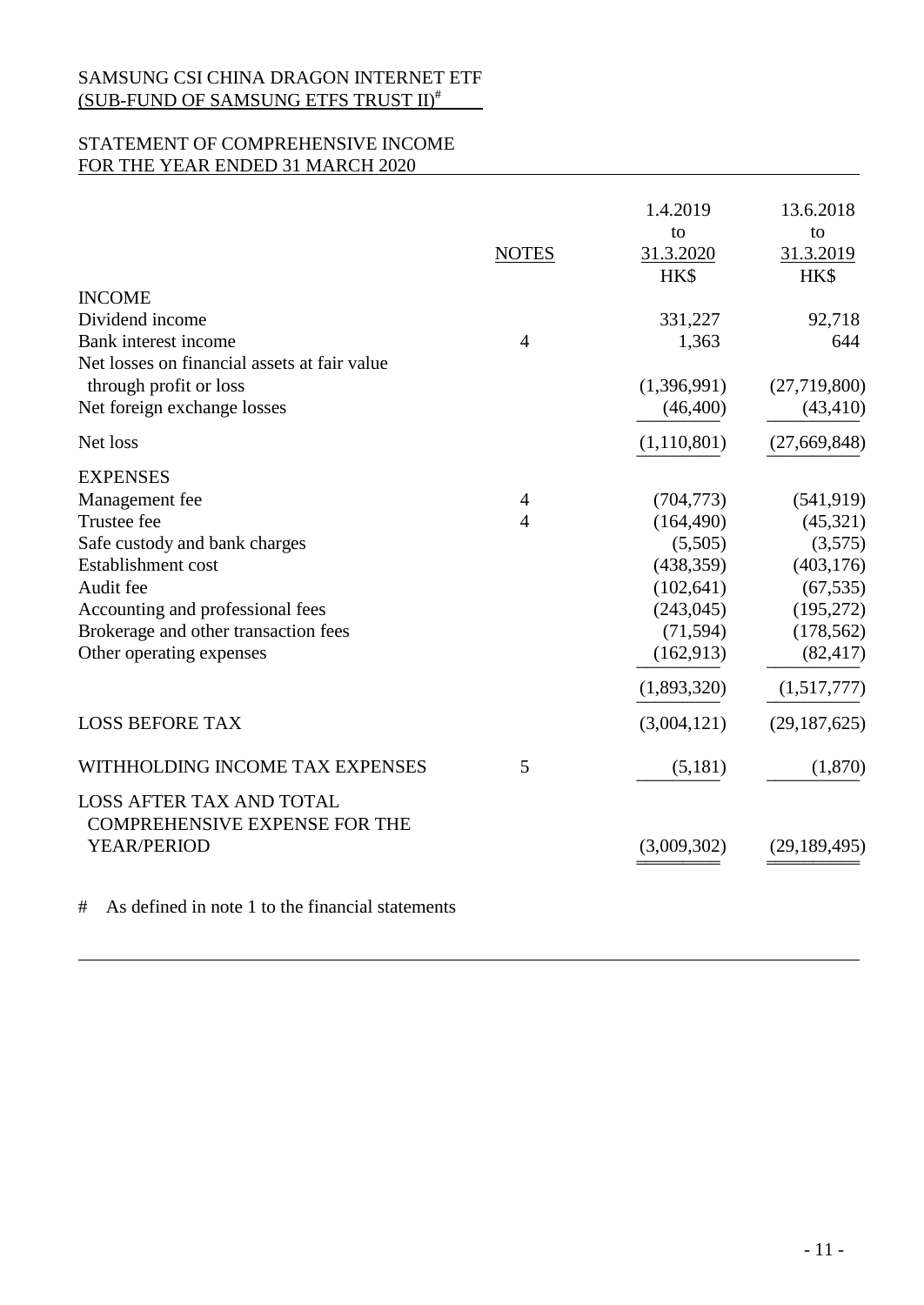# STATEMENT OF CHANGES IN NET ASSETS ATTRIBUTABLE TO UNITHOLDERS FOR THE YEAR ENDED 31 MARCH 2020

|                                                                 | <b>NOTE</b> | HK\$                                           |
|-----------------------------------------------------------------|-------------|------------------------------------------------|
| Balance as at 13 June 2018 (date of commencement of operations) |             |                                                |
| Loss after tax and total comprehensive expense for the period   |             | (29, 189, 495)                                 |
| Subscription of units<br>Redemption of units                    | 8<br>8      | 147,689,982<br>(10, 304, 685)<br>137, 385, 297 |
| Balance as at 31 March 2019                                     |             | 108,195,802                                    |
| Loss after tax and total comprehensive expense for the year     |             | (3,009,302)                                    |
| Subscription of units<br>Redemption of units                    | 8<br>8      | 24,000,823<br>(28, 580, 383)                   |
|                                                                 |             | (4,579,560)                                    |
| Balance as at 31 March 2020                                     |             | 100,606,940                                    |
| As defined in note 1 to the financial statements<br>#           |             |                                                |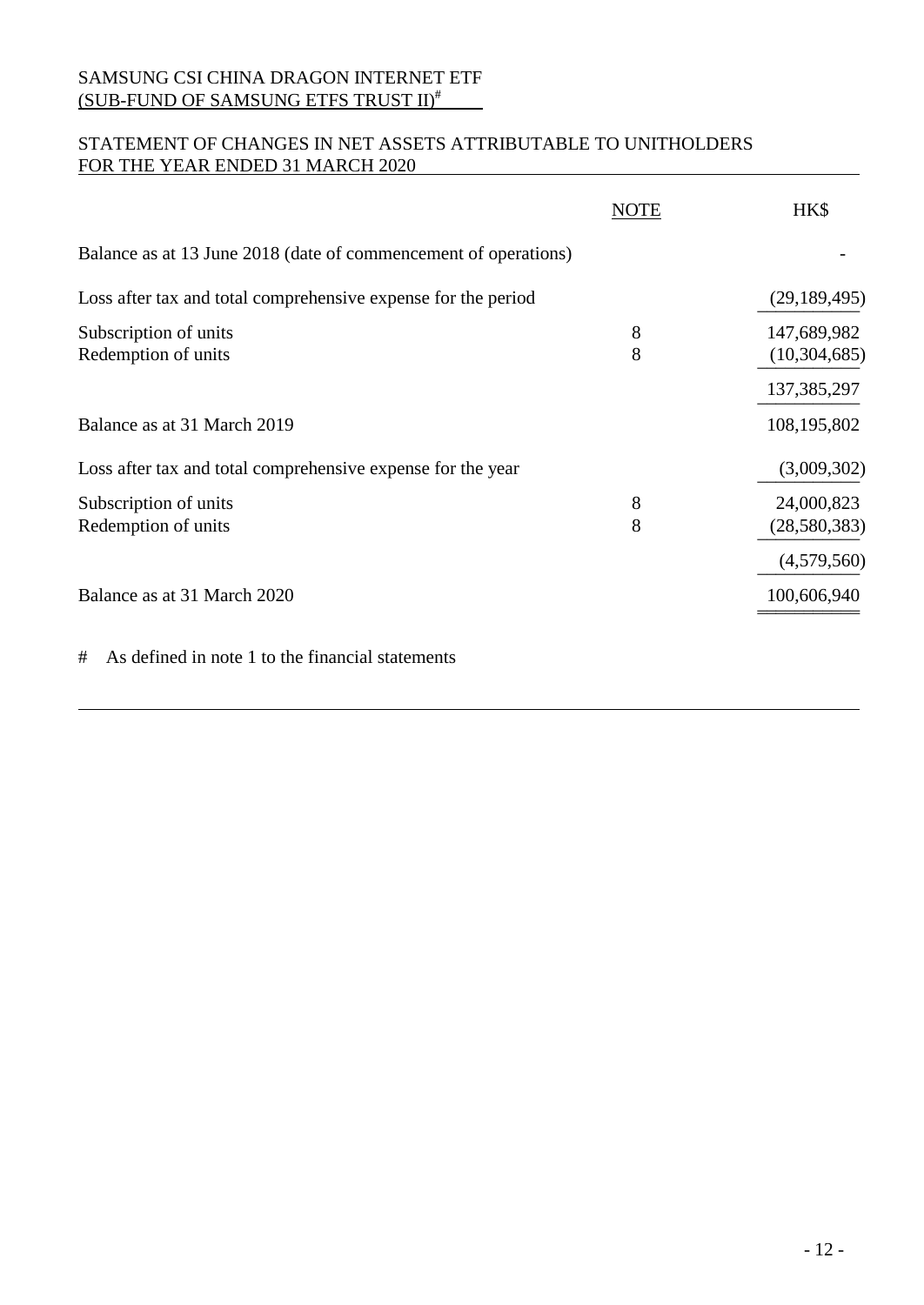# STATEMENT OF CASH FLOWS FOR THE YEAR ENDED 31 MARCH 2020

|                                                                                                                                                                               | <b>NOTE</b>    | 1.4.2019<br>to<br>31.3.2020         | 13.6.2018<br>to<br>31.3.2019                              |
|-------------------------------------------------------------------------------------------------------------------------------------------------------------------------------|----------------|-------------------------------------|-----------------------------------------------------------|
| OPERATING ACTIVITIES                                                                                                                                                          |                | HK\$                                | HK\$                                                      |
| Loss before tax                                                                                                                                                               |                | (3,004,121)                         | (29, 187, 625)                                            |
| Adjustments for:<br>Dividend income<br>Bank interest income                                                                                                                   |                | (331, 227)<br>(1,363)               | (92, 718)<br>(644)                                        |
| Operating cash flow before movements in<br>working capital<br>Decrease (increase) in financial assets at fair value                                                           |                | (3,336,711)                         | (29, 280, 987)                                            |
| through profit or loss<br>Increase in prepayments<br>Increase in management fee payable<br>Increase in trustee fee payable<br>Increase in accrued expenses and other payables |                | 7,792,700<br>2,824<br>430<br>31,440 | (107, 903, 124)<br>(11,250)<br>61,998<br>9,540<br>168,953 |
| Cash generated from (used in) operations<br>Dividend income net of withholding tax received<br>Bank interest income received                                                  |                | 4,490,683<br>326,046<br>1,363       | (136, 954, 870)<br>90,848<br>644                          |
| NET CASH GENERATED FROM (USED IN)<br>OPERATING ACTIVITIES                                                                                                                     |                | 4,818,092                           | (136, 863, 378)                                           |
| <b>FINANCING ACTIVITIES</b><br>Proceeds from subscription of units<br>Payment on redemption of units                                                                          |                | 24,000,823<br>(28,580,383)          | 147,689,982<br>(10, 304, 685)                             |
| NET CASH (USED IN) GENERATED FROM<br><b>FINANCING ACTIVITIES</b>                                                                                                              |                | (4,579,560)                         | 137, 385, 297                                             |
| NET INCREASE IN CASH AND CASH<br><b>EQUIVALENTS</b>                                                                                                                           |                | 238,532                             | 521,919                                                   |
| CASH AND CASH EQUIVALENTS AT<br><b>BEGINNING OF THE YEAR/PERIOD</b>                                                                                                           |                | 521,919                             |                                                           |
| CASH AND CASH EQUIVALENTS AT THE<br>END OF THE YEAR/PERIOD                                                                                                                    |                | 760,451                             | 521,919                                                   |
| Analysis of balances of cash and cash equivalents:<br><b>Bank balances</b>                                                                                                    | $\overline{4}$ | 760,451                             | 521,919                                                   |
|                                                                                                                                                                               |                |                                     |                                                           |

# As defined in note 1 to the financial statements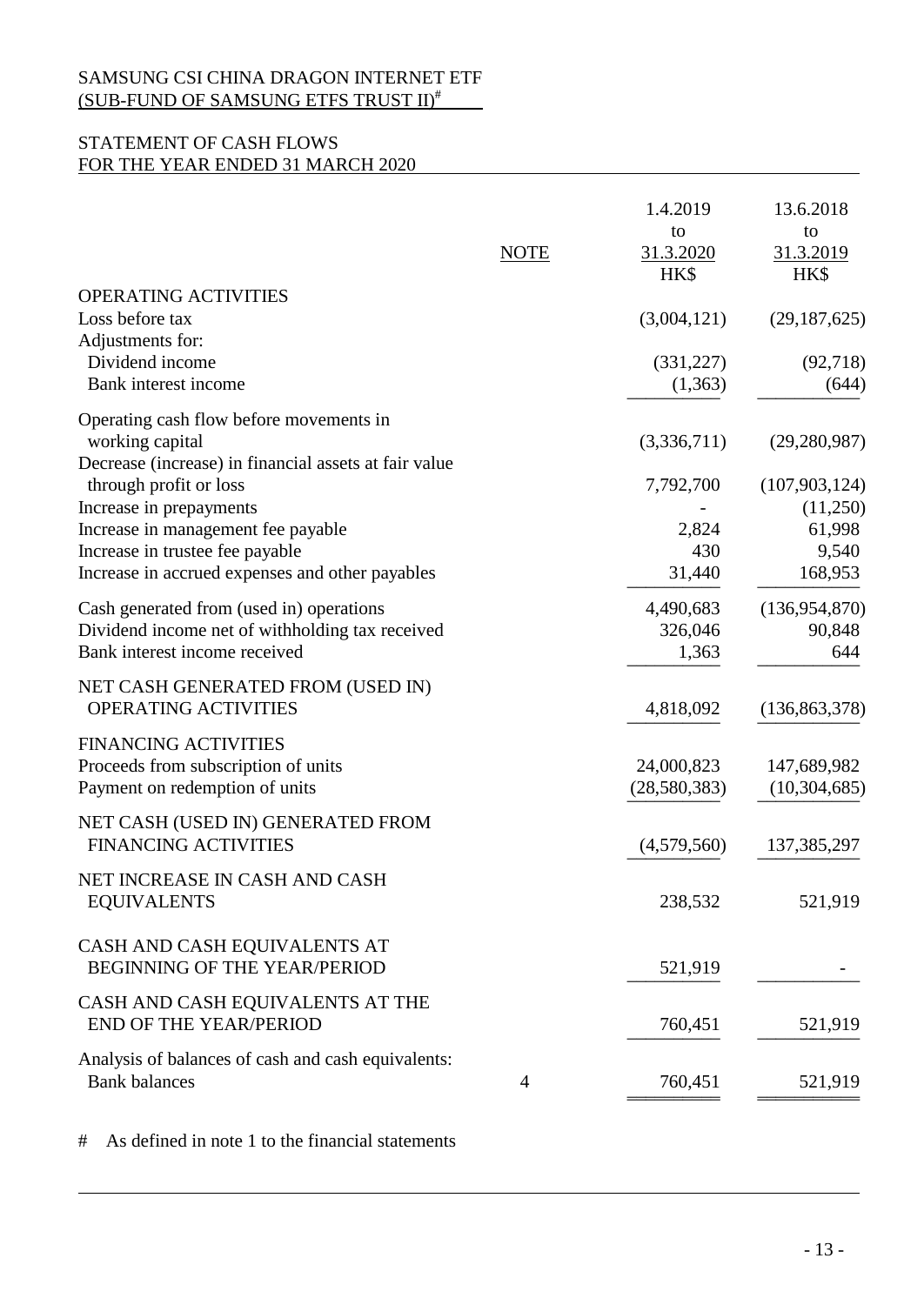### NOTES TO THE FINANCIAL STATEMENTS FOR THE YEAR ENDED 31 MARCH 2020

#### 1. GENERAL

Samsung CSI China Dragon Internet ETF (the "Sub-Fund"), sub-fund of Samsung ETFs Trust II (the "Trust"), is established under a trust deed dated 17 May 2018 (the "Trust Deed"), and governed by the laws of Hong Kong. The Trust and the Sub-Fund are authorised under Section 104 of the Hong Kong Securities and Futures Ordinance (the "SFO") and the Sub-Fund is falling under Chapter 8.6 of the Hong Kong Code on Unit Trusts and Mutual Funds (the "SFC Code").

The date of commencement of operations of the Sub-Fund is 13 June 2018. The Sub-Fund has been listed on The Stock Exchange of Hong Kong Limited since 20 June 2018.

The investment activities of the Trust are managed by Samsung Asset Management (Hong Kong) Limited (the "Manager") and the trustee of the Trust is delegated to Cititrust Limited (the "Trustee").

The financial statements of the Sub-Fund are presented in Hong Kong dollars ("HKD"), which is also the functional currency of the Sub-Fund. The Manager considers HKD as the currency that most faithfully represents the primary economic environment in which the Sub-Fund operates and the economic effects of the underlying transactions, events and conditions.

The financial statements of the Sub-Fund cover from 1 April 2019 to 31 March 2020, which are not entirely comparable with the comparative amounts for the period from 13 June 2018 (date of commencement of operations) to 31 March 2019.

The investment objective of the Sub-Fund is to provide investment results that, before fees and expenses, closely correspond to the performance of the CSI Global China Internet Index (the "Index").

The Manager will primarily use a full replication strategy through investing directly in constituent stocks of the Index in substantially the same weightings in which they are included in the Index. The Sub-Fund may invest in (including but not limited to) the following PRC-related securities: A-Shares, H-Shares, N-Shares, P-Chips and Red Chips. The Sub-Fund will invest in A-Shares included in the Index through the Shanghai-Hong Kong Stock Connect and Shenzhen-Hong Kong Stock Connect (collectively the "Stock Connect"). The Manager may invest up to 100% of the Net Asset Value of the Sub-Fund through the Stock Connect. The Sub-Fund may also invest in money market funds and in cash deposits for cash management purposes although such investments are not anticipated to exceed 5% of the net asset value of the Sub-Fund.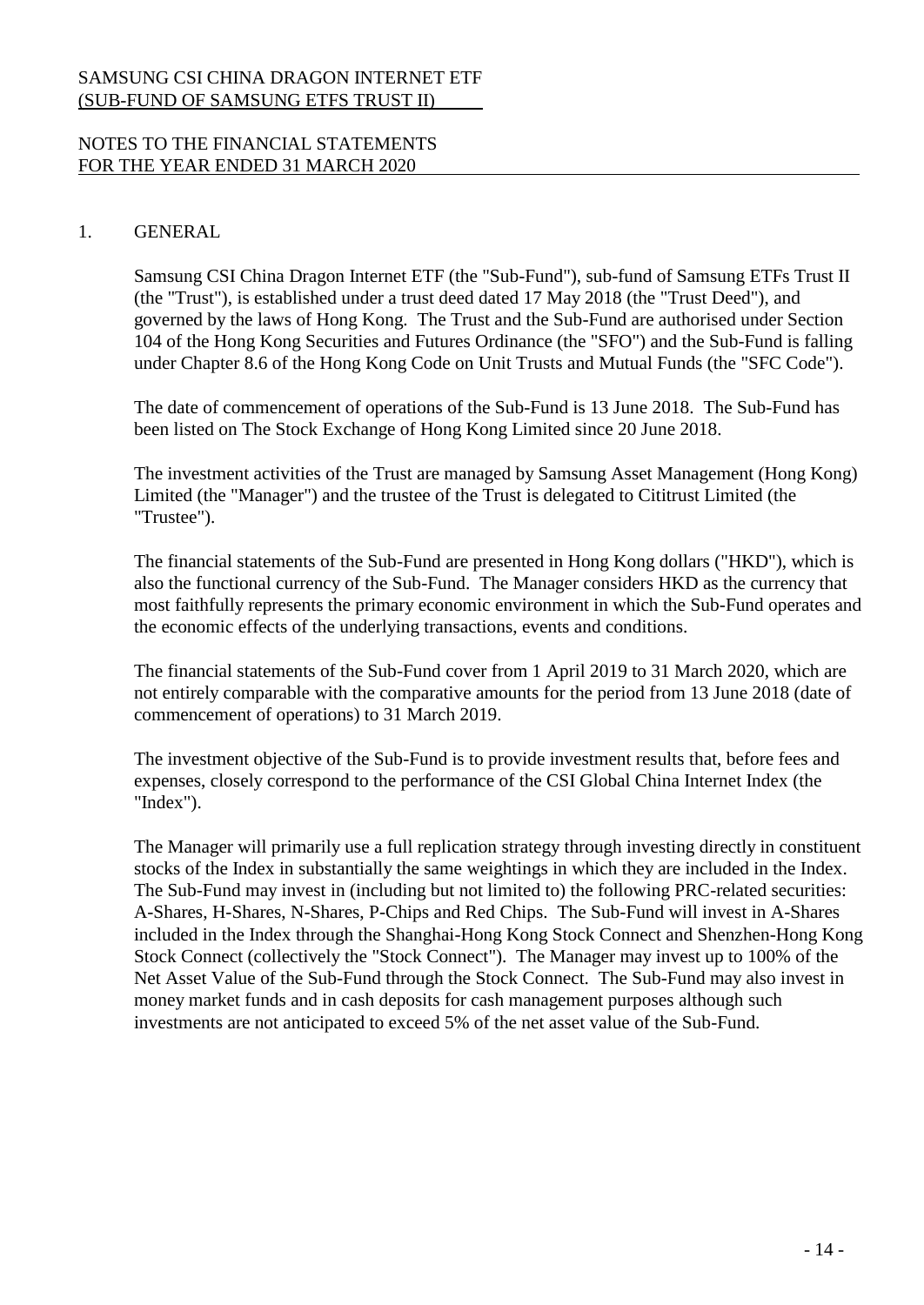# 2. APPLICATION OF NEW AND AMENDMENTS TO INTERNATIONAL FINANCIAL REPORTING STANDARDS ("IFRSs")

#### New and amendments to IFRSs that are mandatory effective for the current year

In the current year, the Sub-Fund has applied the following new and amendments to IFRSs issued by the International Accounting Standards Board for the first time in the current year:

| Leases                                               |
|------------------------------------------------------|
| Uncertainty over Income Tax Treatments               |
| Prepayment Features with Negative Compensation       |
| Plan Amendment, Curtailment or Settlement            |
| Long-term Interests in Associates and Joint Ventures |
| Annual Improvements to IFRSs 2015 - 2017 Cycle       |
|                                                      |

The application of the new and amendments to IFRS in the current year has had no material impact on the Sub-Fund's financial performance and positions for the current and prior year/ period and/or on the disclosures set out in these financial statements.

#### New and amendments to IFRSs and interpretation in issue but not yet effective

The Sub-Fund has not early applied the following new and amendments to IFRSs that have been issued but are not yet effective:

| <b>IFRS 17</b>                                    | Insurance Contracts and the related Amendments <sup>1</sup>                                           |
|---------------------------------------------------|-------------------------------------------------------------------------------------------------------|
| Amendment to IFRS 16                              | Covid-19-Related Rent Concessions <sup>6</sup>                                                        |
| Amendments to IFRS 3                              | Definition of a Business <sup>2</sup>                                                                 |
| Amendments to IFRS 3                              | Reference to the Conceptual Framework <sup>5</sup>                                                    |
| Amendments to IFRS 10 and IAS 28                  | Sale or Contribution of Assets between an Investor and<br>its Associate or Joint Venture <sup>3</sup> |
| Amendments to IAS 1                               | Classification of Liabilities as Current or Non-current <sup>1</sup>                                  |
| Amendments to IAS 1 and IAS 8                     | Definition of Material <sup>4</sup>                                                                   |
| Amendments to IAS 16                              | Property, Plant and Equipment: Proceeds before<br>Intended Use <sup>5</sup>                           |
| Amendments to IAS 37                              | Onerous Contracts - Cost of Fulfilling a Contract <sup>5</sup>                                        |
| Amendments to IFRS 9, IAS 39 and<br><b>IFRS</b> 7 | Interest Rate Benchmark Reform <sup>4</sup>                                                           |
| <b>Amendments to IFRS Standards</b>               | Annual Improvements to IFRS Standards 2018 - 2020 <sup>5</sup>                                        |
|                                                   |                                                                                                       |

- <sup>1</sup> Effective for annual periods beginning on or after 1 January 2023<br><sup>2</sup> Effective for business combinations and asset acquisitions for which
- <sup>2</sup> Effective for business combinations and asset acquisitions for which the acquisition date is on or after the beginning of the first annual period beginning on or after 1 January 2020
- <sup>3</sup> Effective for annual periods beginning on or after a date to be determined
- <sup>4</sup> Effective for annual periods beginning on or after 1 January 2020<br>
<sup>5</sup> Effective for annual periods beginning on or after 1 January 2022
- <sup>5</sup> Effective for annual periods beginning on or after 1 January 2022<br>
<sup>6</sup> Effective for annual periods beginning on or after 1 June 2020
- <sup>6</sup> Effective for annual periods beginning on or after 1 June 2020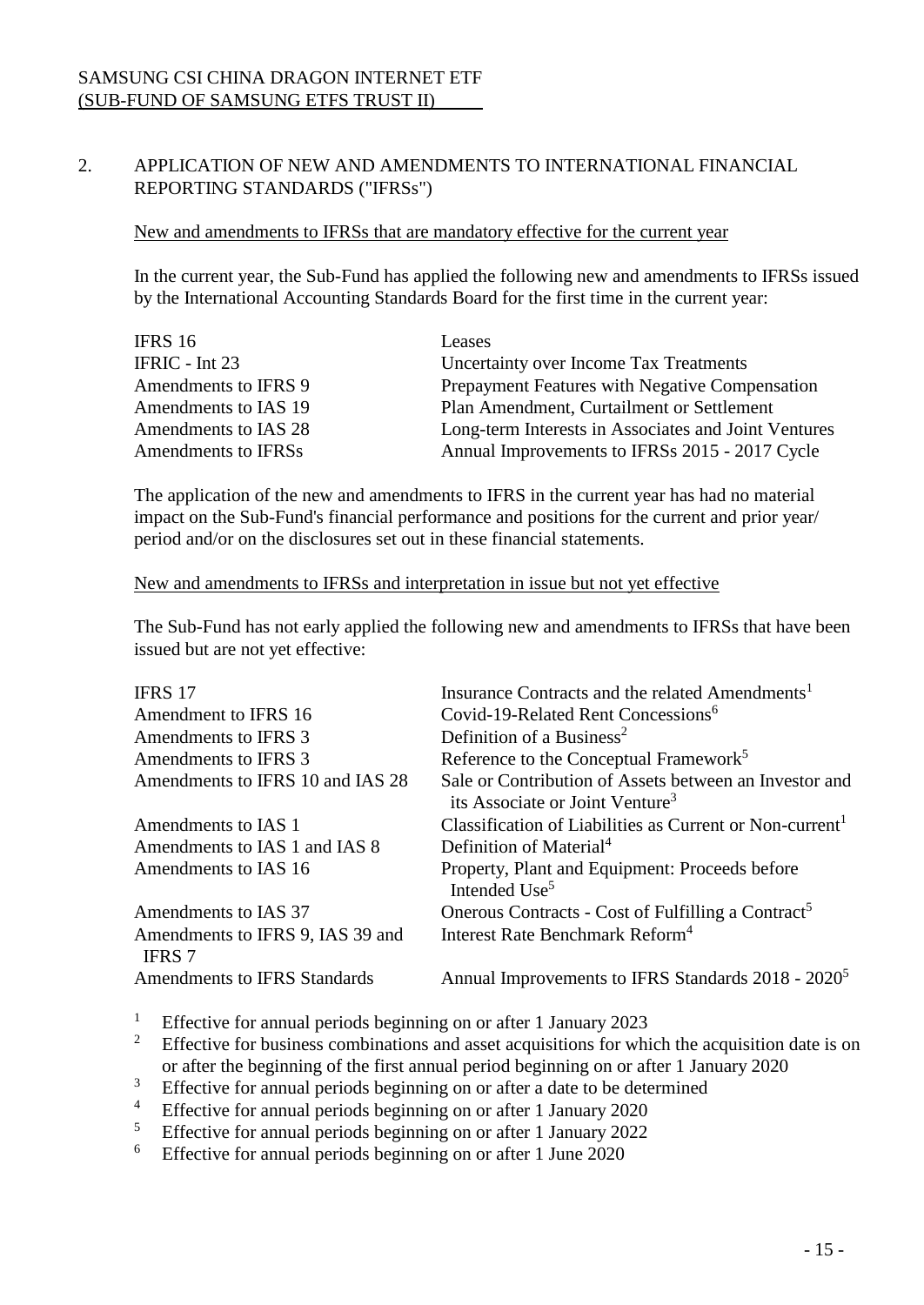# 2. APPLICATION OF NEW AND AMENDMENTS TO INTERNATIONAL FINANCIAL REPORTING STANDARDS ("IFRSs") - continued

In addition to the above new and amendments to IFRSs, a revised Conceptual Framework for Financial Reporting was issued in 2018. Its consequential amendments, the Amendments to References to the Conceptual Framework in IFRS Standards, will be effective for annual periods beginning on or after 1 January 2020.

The Manager and the Trustee of the Sub-Fund anticipate that the application of these new and amendments to IFRSs will have no material impact on the financial statements of the Sub-Fund for the foreseeable future and/or on the disclosures set out in these financial statements.

# 3. SIGNIFICANT ACCOUNTING POLICIES

## Statement of compliance

The financial statements of the Sub-Fund have been prepared in accordance with IFRSs, the relevant disclosure provisions of the Trust Deed and the relevant disclosure provisions of Appendix E of the SFC Code issued by the Hong Kong Securities and Futures Commission.

## Basis of preparation

The financial statements have been prepared on the historical cost basis except for certain financial instruments that are measured at fair values, as explained in the accounting policies set out below.

Historical cost is generally based on the fair value of the consideration given in exchange for goods and services.

The preparation of financial statements requires management to make judgments, estimates and assumptions that affect the application of policies and reported amounts of assets, liabilities, income and expenses. The estimates and associated assumptions are based on historical experience and various other factors that are believed to be reasonable under the circumstances, the results of which form the basis of making the judgments about carrying values of assets and liabilities that are not readily apparent from other sources. Actual results may differ from these estimates.

The estimates and underlying assumptions are reviewed on an ongoing basis. Revisions to accounting estimates are recognised in the period in which the estimate is revised if the revision affects only that period, or in the period of the revision and future periods if the revision affects both current and future periods.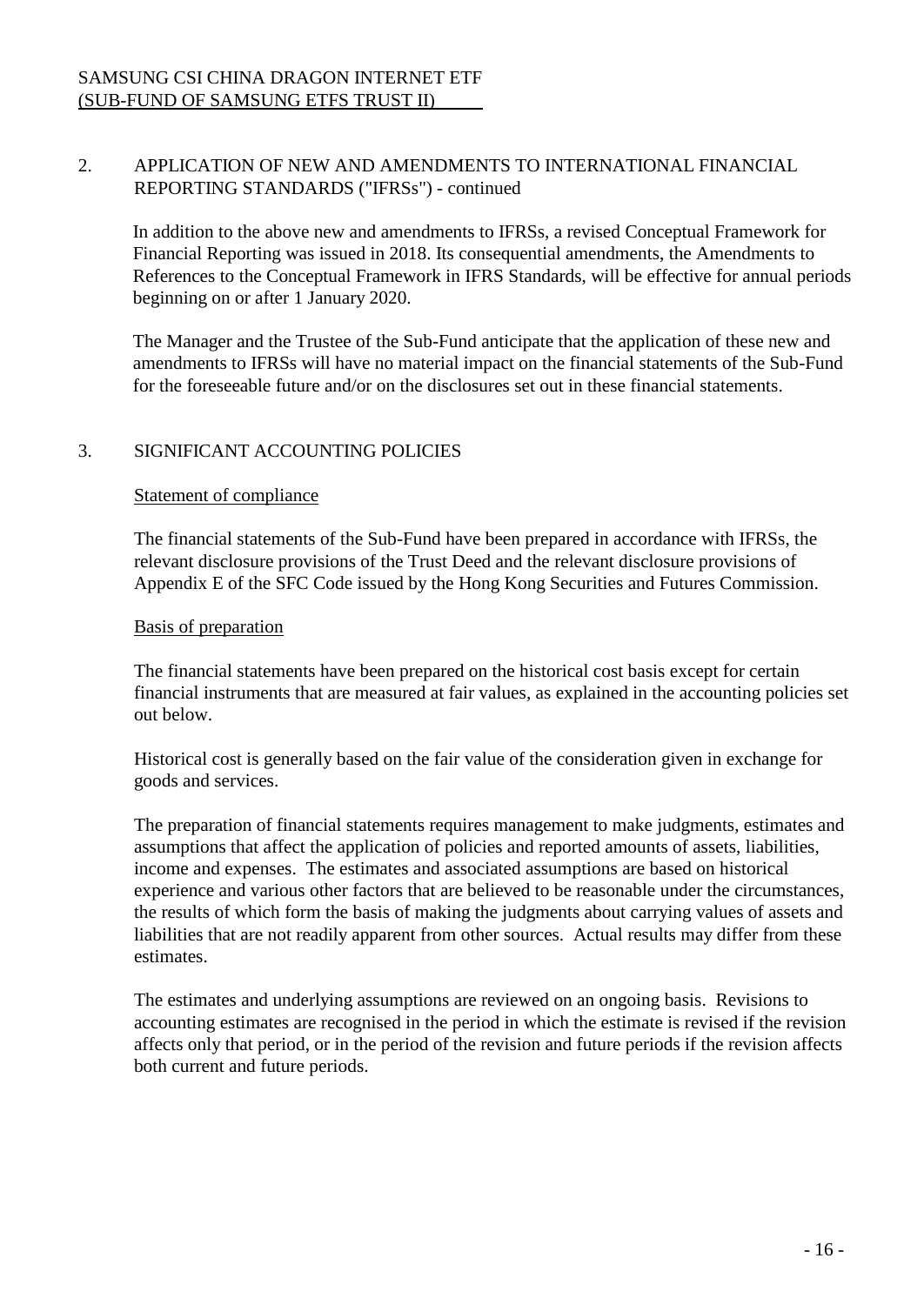# 3. SIGNIFICANT ACCOUNTING POLICIES - continued

### Basis of preparation - continued

Fair value is the price that would be received to sell an asset or paid to transfer a liability in an orderly transaction between market participants at the measurement date, regardless of whether that price is directly observable or estimated using another valuation technique. In estimating the fair value of an asset or a liability, the Sub-Fund takes into account the characteristics of the asset or liability if market participants would take those characteristics into account when pricing the asset or liability at the measurement date. Fair value for measurement and/or disclosure purposes in these financial statements is determined on such a basis.

In addition, for financial reporting purposes, fair value measurements are categorised into Level 1, 2 or 3 based on the degree to which the inputs to the fair value measurements are observable and the significance of the inputs to the fair value measurement in its entirety, which are described as follows:

- Level 1 inputs are quoted prices (unadjusted) in active markets for identical assets or liabilities that the entity can access at the measurement date;
- Level 2 inputs are inputs, other than quoted prices included within Level 1, that are observable for the asset or liability, either directly or indirectly; and
- Level 3 inputs are unobservable inputs for the asset or liability.

The principal accounting policies are set out below.

#### Financial instruments

Financial assets and financial liabilities are recognised on the statement of financial position when the Sub-Fund becomes a party to the contractual provisions of the instruments.

All regular way purchases or sales of financial assets are recognised and derecognised on a trade date basis. Regular way purchases or sales are purchases or sales of financial assets that require delivery of assets within the time frame established by regulation or convention in the market place.

Financial assets and financial liabilities are initially measured at fair value. Transaction costs that are directly attributable to the acquisition or issue of financial assets and financial liabilities (other than financial assets and financial liabilities at fair value through profit or loss) are added to or deducted from the fair value of the financial assets or financial liabilities, as appropriate, on initial recognition. Transaction costs directly attributable to the acquisition of financial assets or financial liabilities at fair value through profit or loss ("FVTPL") are recognised immediately in profit or loss.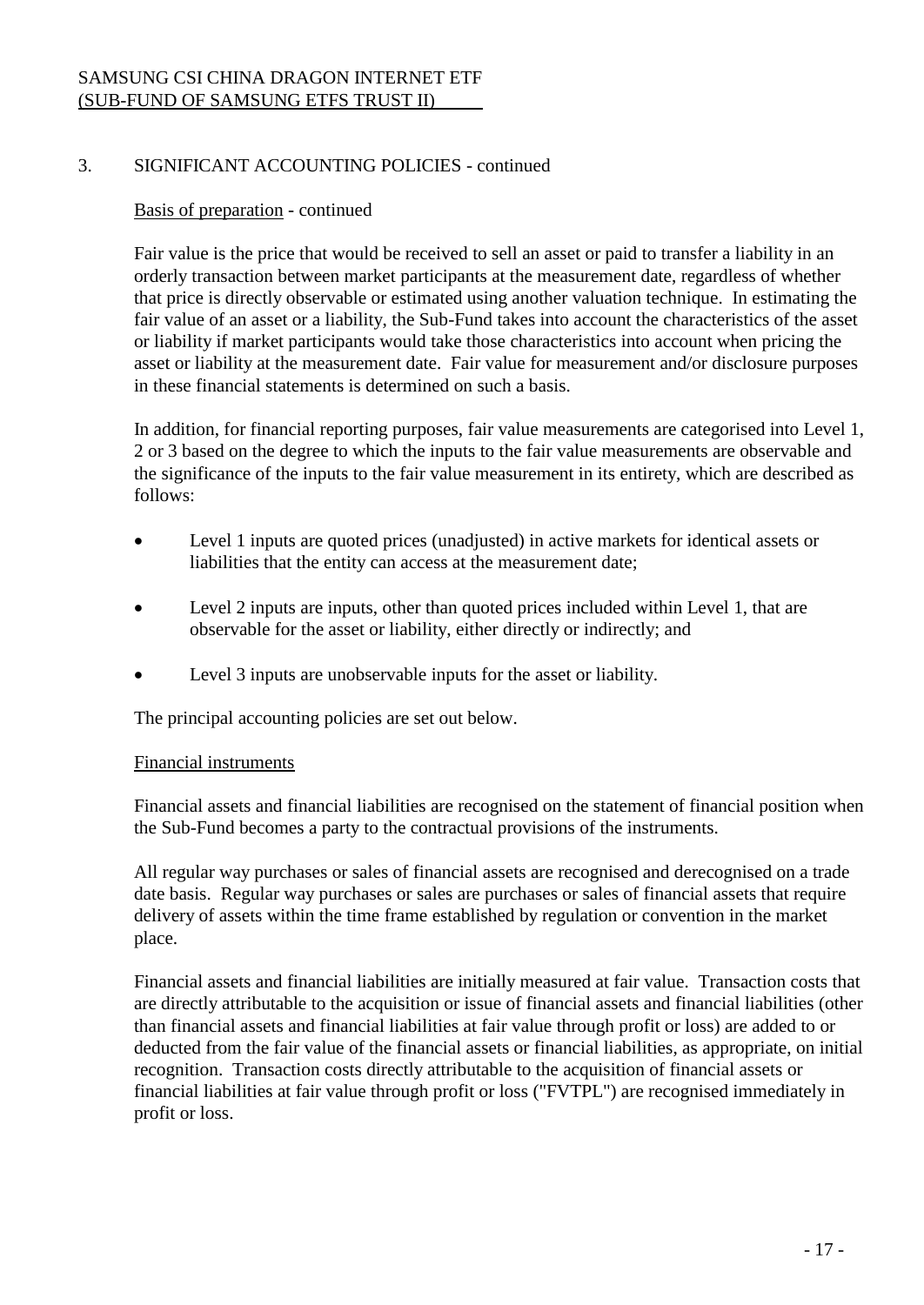# 3. SIGNIFICANT ACCOUNTING POLICIES - continued

### Financial instruments - continued

The effective interest method is a method of calculating the amortised cost of a financial asset or financial liability and of allocating interest income and interest expense over the relevant period. The effective interest rate is the rate that exactly discounts estimated future cash receipts and payments (including all fees and points paid or received that form an integral part of the effective interest rate, transaction costs and other premiums or discounts) through the expected life of the financial asset or financial liability, or, where appropriate, a shorter period, to the net carrying amount on initial recognition.

Interest income and dividend income which are derived from the Sub-Fund's ordinary course of business are presented as revenue.

#### **Financial assets**

### *Classification and subsequent measurement of financial assets*

Financial assets that meet the following conditions are subsequently measured at amortised cost:

- the financial asset is held within a business model whose objective is to collect contractual cash flows; and
- the contractual terms give rise on specified dates to cash flows that are solely payments of principal and interest on the principal amount outstanding.

All other financial assets of the Sub-Fund are subsequently measured at FVTPL.

A financial asset is classified as held for trading if:

- it has been acquired principally for the purpose of selling in the near term; or
- on initial recognition it is a part of a portfolio of identified financial instruments that the Sub-Fund manages together and has a recent actual pattern of short-term profit-taking; or
- it is a derivative that is not designated and effective as a hedging instrument.

#### *Amortised cost and interest income*

Interest income is recognised using the effective interest method for financial assets measured subsequently at amortised cost. Interest income is calculated by applying the effective interest rate to the gross carrying amount of a financial asset, except for financial assets that have subsequently become credit-impaired. For financial assets that have subsequently become credit-impaired, interest income is recognised by applying the effective interest rate to the amortised cost of the financial asset from the next reporting period. If the credit risk on the credit-impaired financial instrument improves so that the financial asset is no longer credit-impaired, interest income is recognised by applying the effective interest rate to the gross carrying amount of the financial asset from the beginning of the reporting period following the determination that the asset is no longer credit-impaired.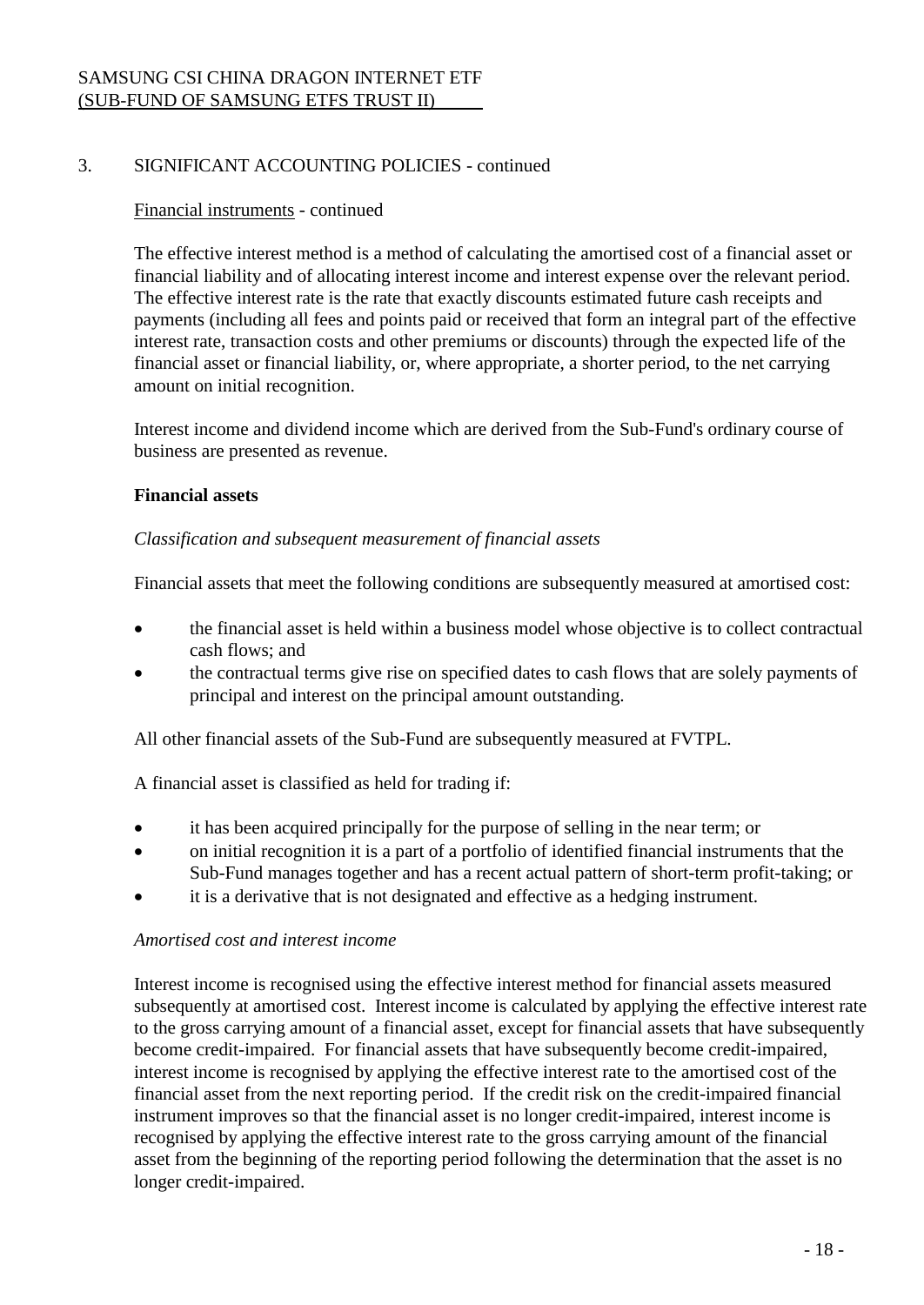# 3. SIGNIFICANT ACCOUNTING POLICIES - continued

Financial instruments - continued

**Financial assets** - continued

#### *Financial assets at FVTPL*

Financial assets of the Sub-Fund that do not meet the criteria for being measured at amortised cost are measured at FVTPL. Financial assets at FVTPL are measured at fair value at the end of each reporting period, with any fair value gains or losses recognised in profit or loss. The net gain or loss recognised in profit or loss excludes any dividend or interest earned on the financial asset and is included in the "net losses on financial assets at fair value through profit or loss" line item.

Dividends on equity instruments are recognised in profit or loss when the Sub-Fund's right to receive the dividends is established.

### *Impairment of financial assets*

The Sub-Fund recognises a loss allowance for expected credit loss ("ECL") on financial assets including bank balances which are subject to impairment under IFRS 9. The amount of ECL is updated at each reporting date to reflect changes in credit risk since initial recognition.

Lifetime ECL represents the ECL that will result from all possible default events over the expected life of the relevant instrument. In contrast, 12-month ECL ("12m ECL") represents the portion of lifetime ECL that is expected to result from default events that are possible within 12 months after the reporting date. Assessment is done based on the Sub-Fund's historical credit loss experience, adjusted for factors that are specific to the debtors, general economic conditions and an assessment of both the current conditions at the reporting date as well as the forecast of future conditions.

For bank balances, the Sub-Fund measures the loss allowance equal to 12m ECL, unless when there has been a significant increase in credit risk since initial recognition, the Sub-Fund recognises lifetime ECL. The assessment of whether lifetime ECL should be recognised is based on significant increases in the likelihood or risk of a default occurring since initial recognition.

### (i) Significant increase in credit risk

In assessing whether the credit risk has increased significantly since initial recognition, the Sub-Fund compares the risk of a default occurring on the financial instrument as at the reporting date with the risk of a default occurring on the financial instrument as at the date of initial recognition. In making this assessment, the Sub-Fund considers both quantitative and qualitative information that is reasonable and supportable, including historical experience and forward-looking information that is available without undue cost or effort.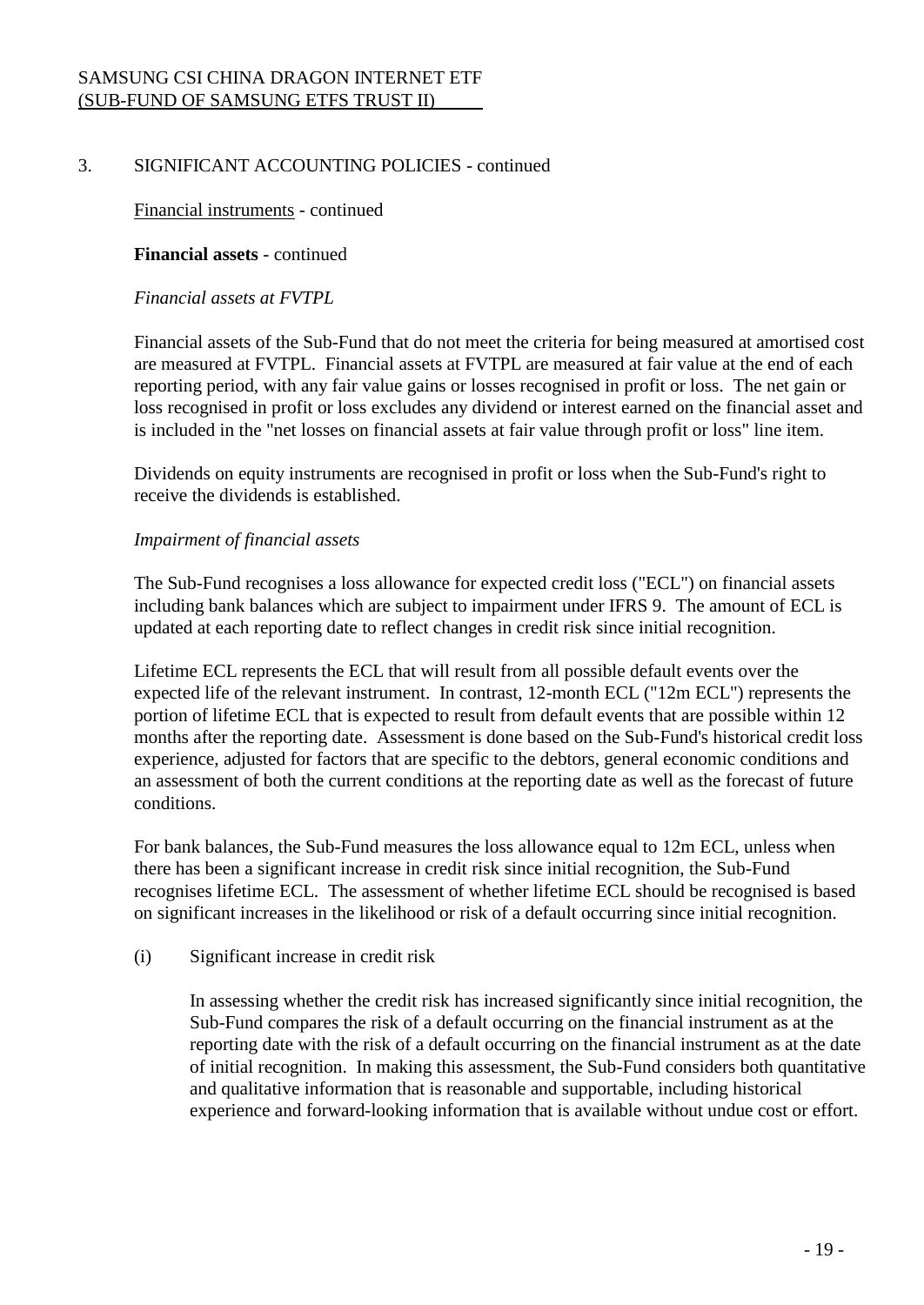# 3. SIGNIFICANT ACCOUNTING POLICIES - continued

Financial instruments - continued

#### **Financial assets** - continued

*Impairment of financial assets* - continued

(i) Significant increase in credit risk - continued

Irrespective of the outcome of the above assessment, the Sub-Fund presumes that the credit risk has increased significantly since initial recognition when contractual payments are more than 30 days past due, unless the Sub-Fund has reasonable and supportable information that demonstrates otherwise.

The Sub-Fund regularly monitors the effectiveness of the criteria used to identify whether there has been a significant increase in credit risk and revises them as appropriate to ensure that the criteria are capable of identifying significant increase in credit risk before the amount becomes past due.

(ii) Definition of default

For internal credit risk management, the Sub-Fund considers an event of default occurs when information developed internally or obtained from external sources indicates that the debtor is unlikely to pay its creditors, including the Sub-Fund, in full.

Irrespective of the above, the Sub-Fund considers that default has occurred when a financial asset is more than 90 days past due unless the Sub-Fund has reasonable and supportable information to demonstrate that a more lagging default criterion is more appropriate.

(iii) Credit-impaired financial assets

A financial asset is credit-impaired when one or more events that have a detrimental impact on the estimated future cash flows of that financial asset have occurred. Evidence that a financial asset is credit impaired includes observable data about the following events:

- (a) significant financial difficulty of the issuer or the borrower;
- (b) a breach of contract, such as a default or past due event;
- (c) it is becoming probable that the borrower will enter bankruptcy or other financial reorganisation; or
- (d) the disappearance of an active market for that financial asset because of financial difficulties.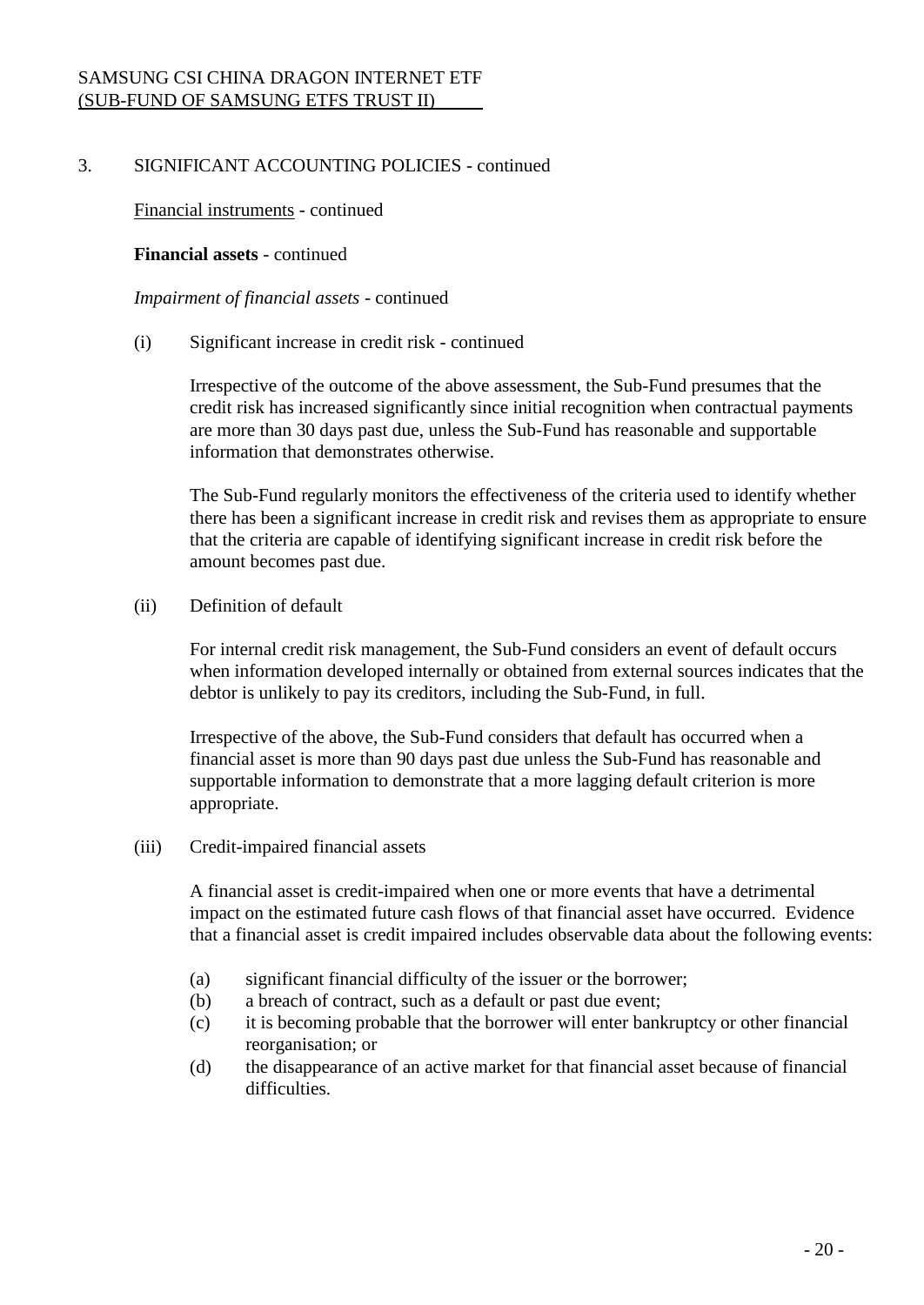# 3. SIGNIFICANT ACCOUNTING POLICIES - continued

Financial instruments - continued

#### **Financial assets** - continued

*Impairment of financial assets* - continued

#### (iv) Write-off policy

The Sub-Fund writes off a financial asset when there is information indicating that the counterparty is in severe financial difficulty and there is no realistic prospect of recovery, for example, when the counterparty has been placed under liquidation or has entered into bankruptcy proceedings. Financial assets written off may still be subject to enforcement activities under the Sub-Fund's recovery procedures, taking into account legal advice where appropriate. A write-off constitutes a derecognition event. Any subsequent recoveries are recognised in profit or loss.

### (v) Measurement and recognition of ECL

The measurement of ECL is a function of the probability of default, loss given default (i.e. the magnitude of the loss if there is a default) and the exposure at default. The assessment of the probability of default and loss given default is based on historical data and forwardlooking information. Estimation of ECL reflects an unbiased and probability-weighted amount that is determined with the respective risks of default occurring as the weights.

Generally, the ECL is the difference between all contractual cash flows that are due to the Sub-Fund in accordance with the contract and the cash flows that the Sub-Fund expects to receive, discounted at the effective interest rate determined at initial recognition.

Interest income is calculated based on the gross carrying amount of the financial asset unless the financial asset is credit impaired, in which case interest income is calculated based on amortised cost of the financial asset.

The Sub-Fund recognises an impairment gain or loss in profit or loss for all financial instruments by adjusting their carrying amount.

### *Derecognition of financial assets*

The Sub-Fund derecognises a financial asset only when the contractual rights to the cash flows from the asset expire, or when it transfers the financial asset and substantially all the risks and rewards of ownership of the asset to another entity.

On derecognition of a financial asset measured at amortised cost, the difference between the asset's carrying amount and the sum of the consideration received and receivable is recognised in profit or loss.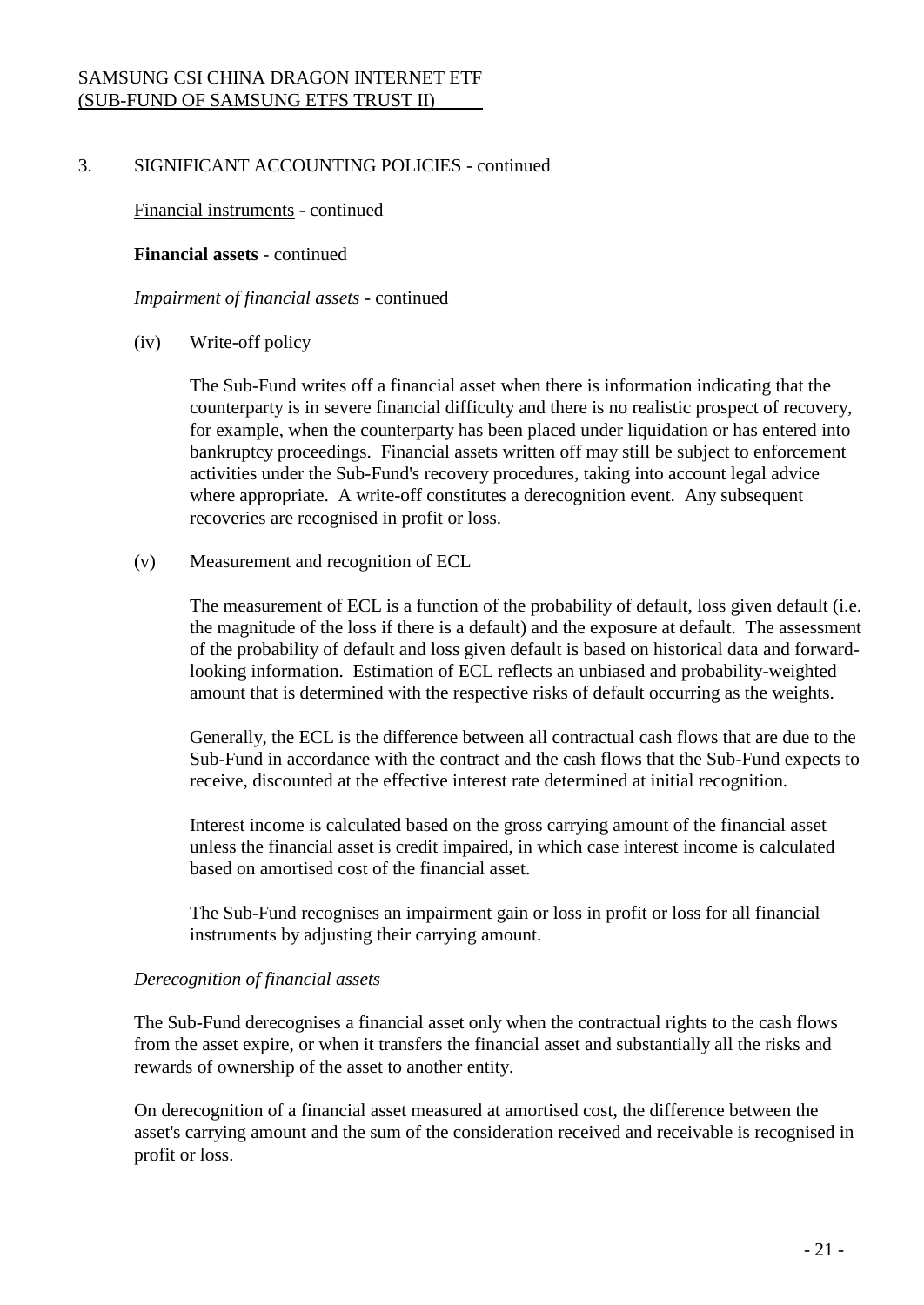# 3. SIGNIFICANT ACCOUNTING POLICIES - continued

# Financial instruments - continued

# **Financial liabilities and equity**

Debts and units issued by the Sub-Fund are classified as either financial liabilities or as equity in accordance with the substance of the contractual arrangements and the definitions of a financial liability and an equity. Puttable financial instruments include contractual obligations for the Sub-Fund to repurchase or redeem the related instruments for cash or another financial asset on exercise of the put. As an exception to the definition of financial liability, a unit which includes such obligation is classified as equity if the unit has all the following features:

- it entitles the holder to a pro rata share of the Sub-Fund's net assets in the event of the Sub-Fund's liquidation;
- it is in the class of instruments that is subordinate to all other classes of instruments;
- all financial instruments in the class of instruments that is subordinated to all other classes of instruments have identical features;
- apart from the contractual obligation for the Sub-Fund to repurchase or redeem the instrument for cash or another financial asset, the instrument does not include any other features that would require classification as a liability; and
- the total expected cash flows attributable to the instrument over its life are based substantially on the profit or loss, the change in the recognised net assets or the change in the fair value of the recognised and unrecognised net assets of the Sub-Fund over the life of the instrument.

In addition to the redeemable units meeting all of the above conditions, the Sub-Fund must have no other financial instrument or contract that has:

- total cash flows based substantially on the profit or loss, the change in the recognised net assets or the change in the fair value of the recognised and unrecognised net assets of the Sub-Fund; and
- the effect of substantially restricting or fixing the residual return to the redeemable unitholders.

The Sub-Fund's redeemable units meet these conditions and are classified as equity. Units issued by the Sub-Fund are recognised at the proceeds received, net of direct issue costs, if any.

# *Other financial liabilities*

Other financial liabilities including management fee payable, trustee fee payable and other payables are subsequently measured at amortised cost, using the effective interest method.

# *Derecognition of financial liabilities*

The Sub-Fund derecognises financial liabilities when, and only when, the Sub-Fund's obligations are discharged, cancelled or have expired. The difference between the carrying amount of the financial liability derecognised and the consideration paid and payable is recognised in profit or loss.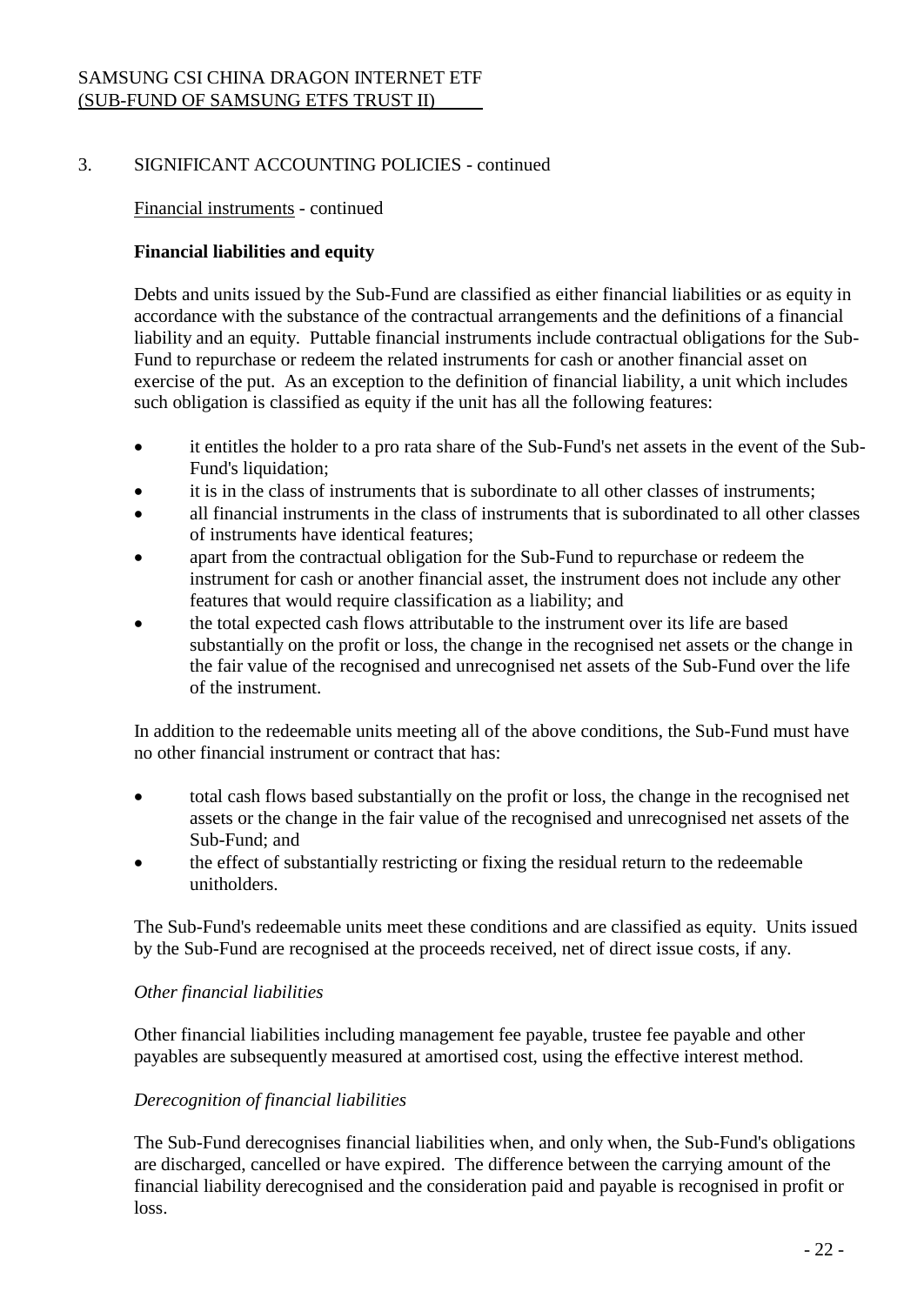## 3. SIGNIFICANT ACCOUNTING POLICIES - continued

#### Cash and cash equivalents

Cash and cash equivalents comprise cash in hand and in banks and bank deposits with original maturities of three months or less.

#### Expenses

All expenses are recognised in statement of comprehensive income on an accrual basis.

### Establishment costs

Establishment costs are recognised as an expense in the period in which they are incurred.

#### Distributions to unitholders

Distributions to unitholders are recognised as liabilities in the statement of financial position in the period in which the distributions are approved by the Manager.

#### Subscriptions and redemptions

Subscriptions and redemptions of units are recognised on the dealing date on which the subscription application or redemption application is received and accepted.

### Foreign currencies

Foreign currency transactions during the year are translated into the functional currency of the Sub-Fund at the exchange rates ruling at the transaction dates. Monetary assets and liabilities denominated in foreign currencies that are stated at fair value are translated into the functional currency of the Sub-Fund at the foreign exchange rates ruling at the reporting date. Foreign currency exchange differences arising on translation and realised gains and losses on disposals or settlements of monetary assets and liabilities are recognised in profit or loss.

### Segmental reporting

Operating segments are reported in a manner consistent with the internal reporting used by the chief operating decision-maker. The Manager, who is responsible for allocating resources and assessing performance of the operating segments, has been identified as the chief operating decision-maker that makes strategic decisions.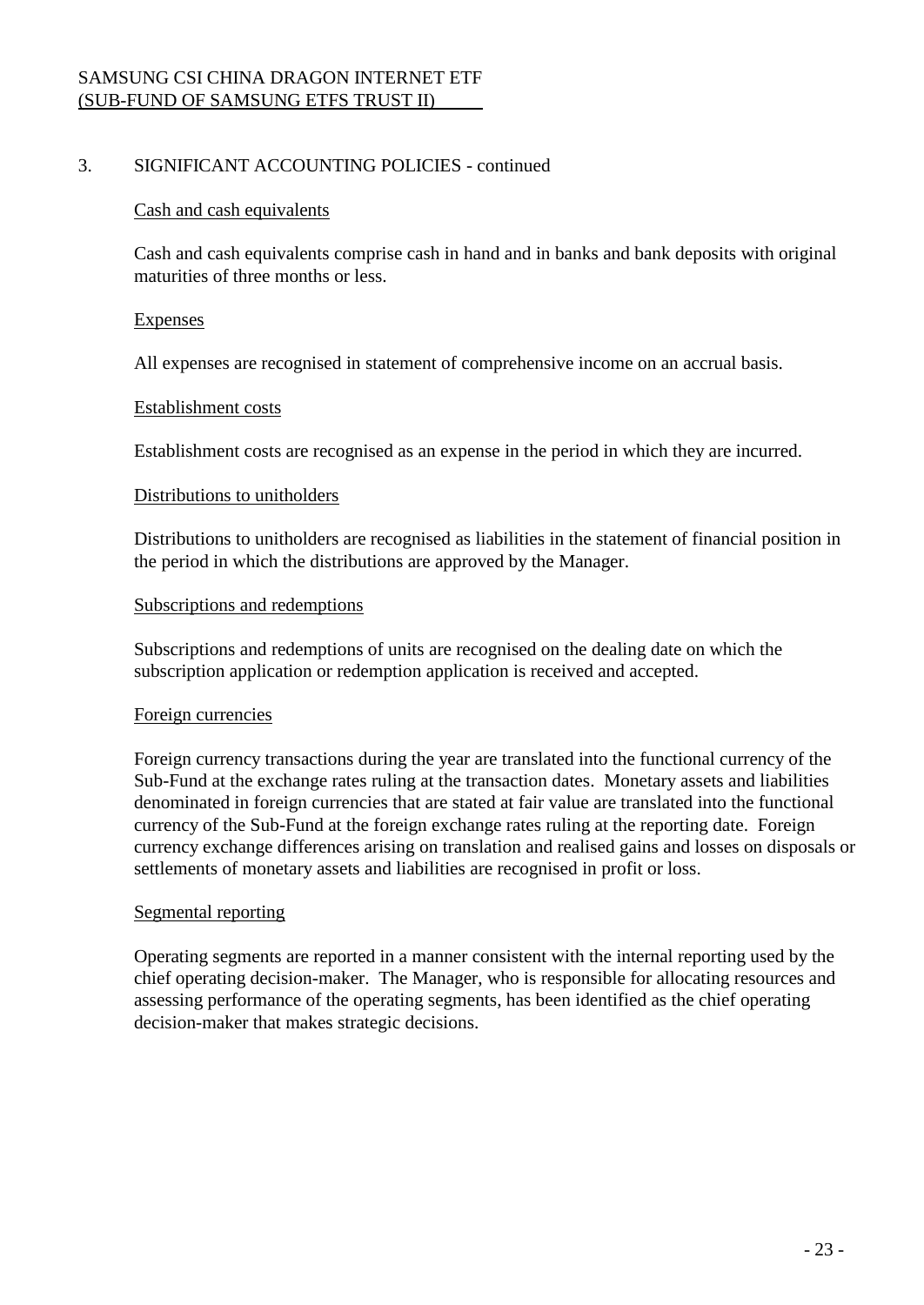## 4. TRANSACTIONS WITH THE RELATED PARTIES/CONNECTED PERSON

For disclosure purpose of note 4 to the financial statements, parties are considered to be related if one party provides key management personnel services to the other party or to the parent of the other party.

The following is a summary of significant related party balances/transactions entered into during the year ended 31 March 2020 and the period ended 31 March 2019 between the Sub-Fund, the Manager (also a connected person), the Trustee and Citibank, N.A., the holding company of the Trustee. Connected persons is defined in the SFC Code. All transactions entered into during the year ended 31 March 2020 and the period ended 31 March 2019 were carried out in the normal course of business and on normal commercial terms. To the best of the Manager's knowledge, the Sub-Fund does not have any other significant transactions with its related parties/connected person except for those disclosed below.

### Management fee

The Manager is entitled to receive a management fee at 0.65% (13.6.2018 to 31.3.2019: 0.65%) per annum on the net assets value of the Sub-Fund. The management fee is calculated and accrued as at each dealing day and payable in monthly in arrears. The management fee for the year ended 31 March 2020 and the period ended and 31 March 2019 and the management fee payable as at 31 March 2020 and 31 March 2019 are as follows:

|                        | 1.4.2019  | 13.6.2018 |
|------------------------|-----------|-----------|
|                        | to        | to        |
|                        | 31.3.2020 | 31.3.2019 |
|                        | HK\$      | HK\$      |
| Management fee         | 704,773   | 541,919   |
| Management fee payable | 64,822    | 61,998    |
|                        |           |           |

### Trustee fee

The Trustee is entitled to receive a trustee fee at 0.10% (13.6.2018 to 31.3.2019: 0.10%) per annum on the net assets value of the Sub-Fund, subject to a monthly minimum of USD2,000. The trustee fee is calculated and accrued as at each dealing day and payable in monthly in arrears. The monthly minimum fee will not be applied for the first 24 months and the trustee fees for the first 6 months will be waived.

The trustee fee for the year ended 31 March 2020 and period ended 31 March 2019 and the trustee fee payable as at 31 March 2020 and 31 March 2019 are as follows:

|                     | 1.4.2019  | 13.6.2018 |
|---------------------|-----------|-----------|
|                     | to        | to        |
|                     | 31.3.2020 | 31.3.2019 |
|                     | HK\$      | HK\$      |
| Trustee fee         | 164,490   | 45,321    |
| Trustee fee payable | 9,970     | 9,540     |
|                     |           |           |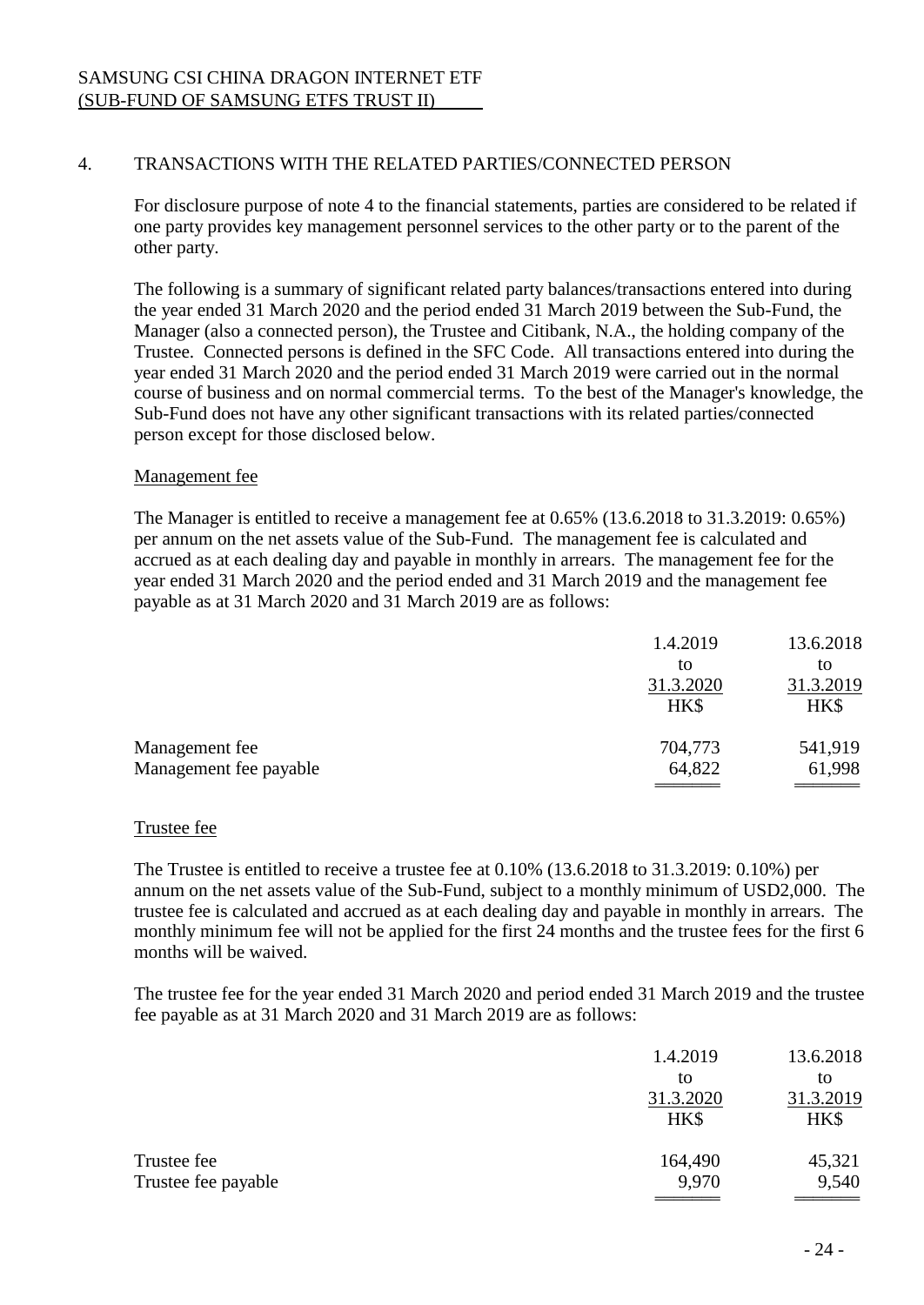## 4. TRANSACTIONS WITH THE RELATED PARTIES/CONNECTED PERSON - continued

#### Bank balances

All the cash at banks were maintained with a group company of the Trustee, i.e. Citibank N.A. ("Citibank"), which carry interests at normal commercial rates. The bank balances of the Sub-Fund held with Citibank as at 31 March 2020 and 31 March 2019 and the interest income earned on these bank balances during the year ended 31 March 2020 and the period ended 31 March 2019 are as follows:

|                      | 1.4.2019  | 13.6.2018 |
|----------------------|-----------|-----------|
|                      | to        | to        |
|                      | 31.3.2020 | 31.3.2019 |
|                      | HK\$      | HK\$      |
| <b>Bank balances</b> | 760,451   | 521,919   |
| Bank interest income | 1,363     | 644       |
|                      |           |           |

### 5. TAXATION

No provision for Hong Kong Profits Tax has been made for the Sub-Fund as it is authorised as a collective investment scheme under Section 104 of the SFO and is therefore exempt from profits tax under Section 26A(1A) of the Inland Revenue Ordinance of Hong Kong.

Under the Law of the People's Republic of China on Enterprise Income Tax, withholding tax at the rate of 10% was charged on certain dividend income received during the year/period.

### 6. SOFT COMMISSION ARRANGEMENTS

The Manager confirms that there has been no soft commission arrangements existing during the year ended 31 March 2020 and the period ended 31 March 2019 in relation to directing transactions of the Sub-Fund through a broker or dealer.

### 7. INVESTMENT LIMITATIONS AND PROHIBITIONS UNDER THE SFC CODE

The SFC Code allows the Sub-Fund to invest in constituent securities issued by a single issuer for more than 10% of the Sub-Fund's net asset value provided that:

- (a) the investment is limited to any constituent securities that each accounts for more than 10% of the weighting of the tracked index; and
- (b) the Sub-Fund's holding of any such constituent securities may not exceed their respective weightings in the tracked index, except where weightings are exceeded as a result of changes in the composition of the tracked index and the excess is only transitional and temporary in nature.

Constituent securities that account for more than 10% of the net asset value of the Sub-Fund as at year end are disclosed in the "Underlying index constituent stocks disclosure (unaudited)" on page 40.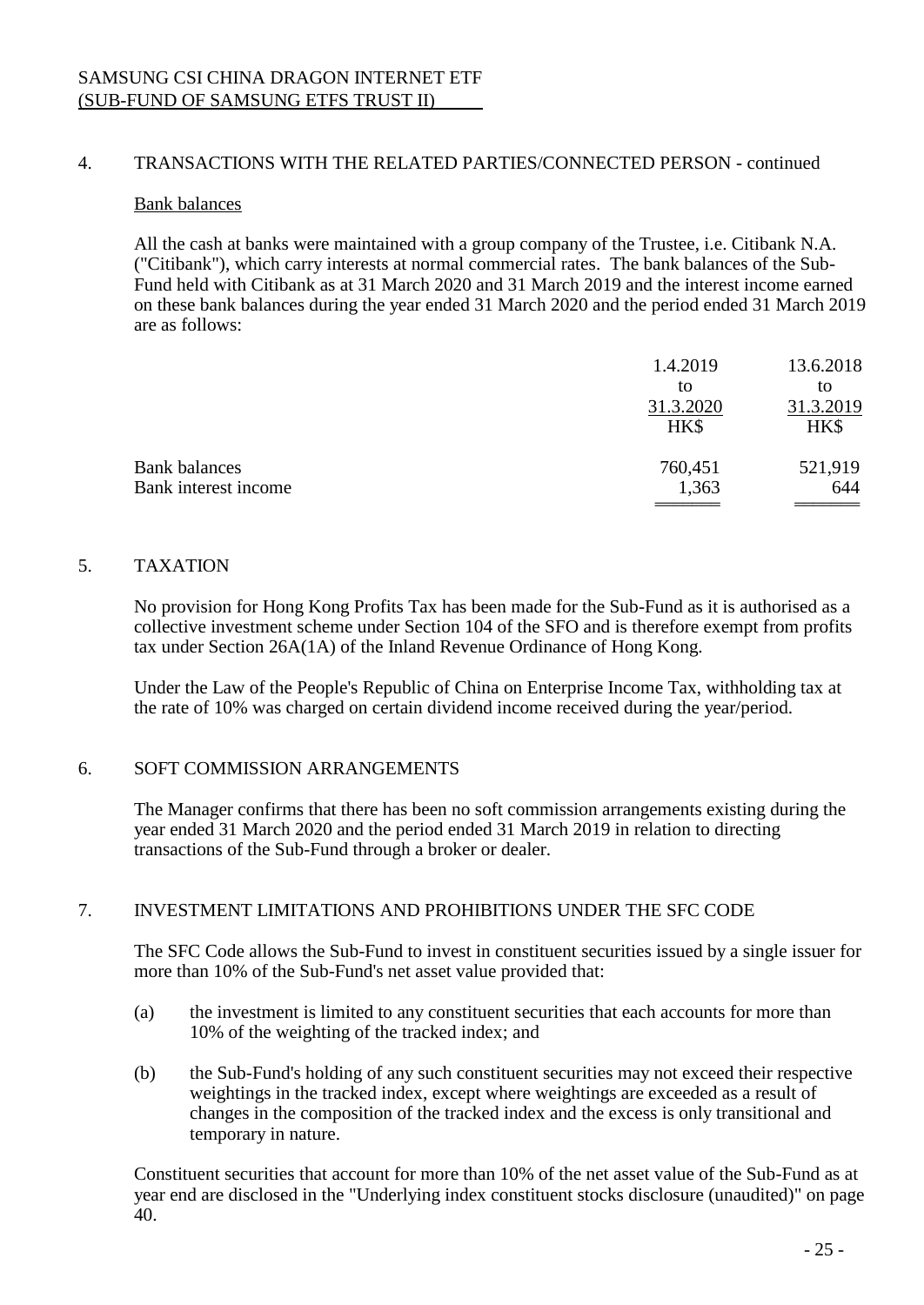# 8. UNITS ISSUED AND REDEEMED

|                                                          | 1.4.2019          | 13.6.2018         |
|----------------------------------------------------------|-------------------|-------------------|
|                                                          | to                | to                |
|                                                          | 31.3.2020         | 31.3.2019         |
|                                                          | HK\$              | HK\$              |
| Number of units in issue at beginning of the year/period | 9,000,000         |                   |
| Units issued                                             | 1,800,000         | 9,900,000         |
| Units redeemed                                           | (2,400,000)       | (900,000)         |
| Number of units in issue at end of the year/period       | 8,400,000         | 9,000,000         |
|                                                          |                   |                   |
|                                                          | 1.4.2019          | 13.6.2018         |
|                                                          | to                | to                |
|                                                          | 31.3.2020<br>HK\$ | 31.3.2019<br>HK\$ |
| Subscription of units                                    | 24,000,823        | 147,689,982       |
| Redemption of units                                      | (28, 580, 383)    | (10, 304, 685)    |
| Net (redemption) subscription of units at end of         |                   |                   |
| the year/period                                          | (4,579,560)       | 137,385,297       |

As disclosed in note 3 to the financial statements, establishment costs are expensed as incurred. However, establishment costs of the Sub-Fund are required to be amortised over the first five financial years according to the provisions of the Trust's prospectus. Accordingly, the net assets attributable to unitholders reported in the financial statements was different from the net assets attributable to unitholders calculated under the accounting basis indicated in the Trust's prospectus. A reconciliation of the net assets attributable to unitholders is provided below:

|                                                              | 1.4.2019    | 13.6.2018   |
|--------------------------------------------------------------|-------------|-------------|
|                                                              | to          | to          |
|                                                              | 31.3.2020   | 31.3.2019   |
|                                                              | HK\$        | HK\$        |
| Net assets attributable to unitholders as reported           |             |             |
| in the statement of financial position                       | 100,606,940 | 108,195,802 |
| Adjustment for unamortised costs                             | 258,112     | 338,924     |
| Net assets value calculated under accounting basis indicated |             |             |
| in the Trust's prospectus                                    | 100,865,052 | 108,534,726 |
| Net assets attributable to unitholders per units as reported |             |             |
| in statement of financial position                           | 11.9770     | 12.0218     |
| Net assets attributable to unitholders per unit calculated   |             |             |
| under accounting basis indicated in the Trust's prospectus   | 12.0077     | 12.0594     |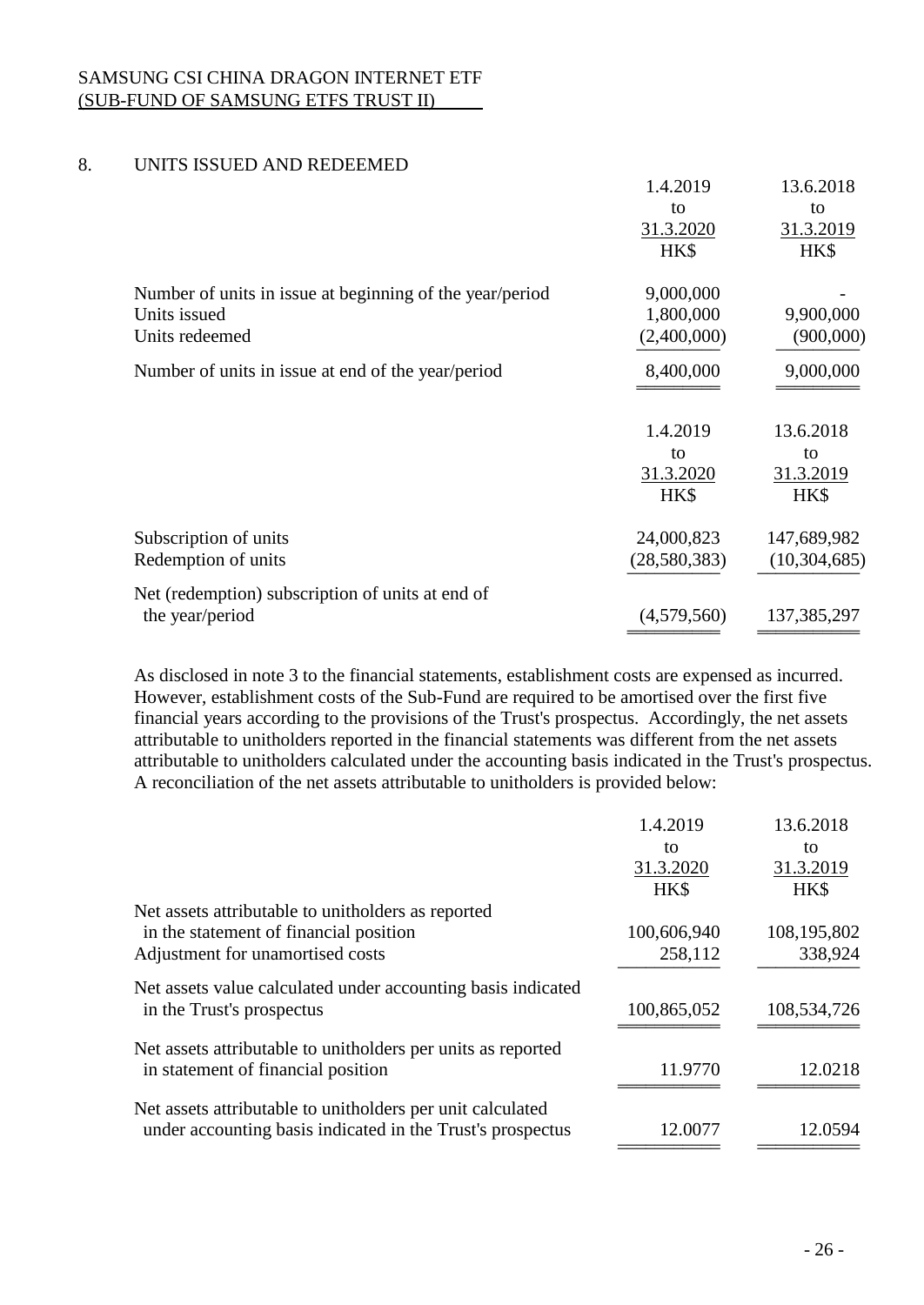# 9. DISTRIBUTIONS TO UNITHOLDERS

The Manager may in its absolute discretion distribute income to unitholders at such time or times as it may determine in each financial year or determine that no distribution shall be made in any financial year. The amount to be distributed to unitholders, if any, will be derived from the Sub-Fund's net income, fees and costs.

For the year ended 31 March 2020 and period ended 31 March 2019, no distributions were made to the unitholders of the Sub-Fund.

## 10. FINANCIAL INSTRUMENTS AND ASSOCIATED RISKS

Categories of financial instruments

|                              | 2020        | 2019        |
|------------------------------|-------------|-------------|
|                              | HK\$        | HK\$        |
| <b>Financial asset</b>       |             |             |
| <b>FVTPL</b>                 | 100,110,424 | 107,903,124 |
| Amortised cost               | 760,451     | 521,919     |
| <b>Financial liabilities</b> |             |             |
|                              |             |             |
| Amortised cost               | 78,545      | 75,119      |
|                              |             |             |

The Sub-Fund maintains the investment portfolio as dictated by its respective investment management strategy. The Sub-Fund's investment objectives are disclosed in note 1 to the financial statements and the Sub-Fund's investment portfolio mainly comprises equity investments.

The Sub-Fund's investing activities expose it to various types of risks that are associated with the financial instruments and markets in which it invests. The Manager and the Trustee have set out below the most important types of financial risks inherent in each type of financial instruments. The Manager and the Trustee would like to highlight that the following list of associated risks only sets out some of the risks but does not purport to constitute an exhaustive list of all the risks inherent in the investments in the Sub-Fund. Unitholders should note that additional information in respect of risks associated with financial instruments in the Sub-Fund can be found in the Trust's prospectus.

The assets allocation is determined by the Manager who manages and monitors the composition of the assets to achieve the investment objectives.

The nature and extent of the financial instruments outstanding at the reporting date and the risk management policies employed by the Sub-Fund are discussed below.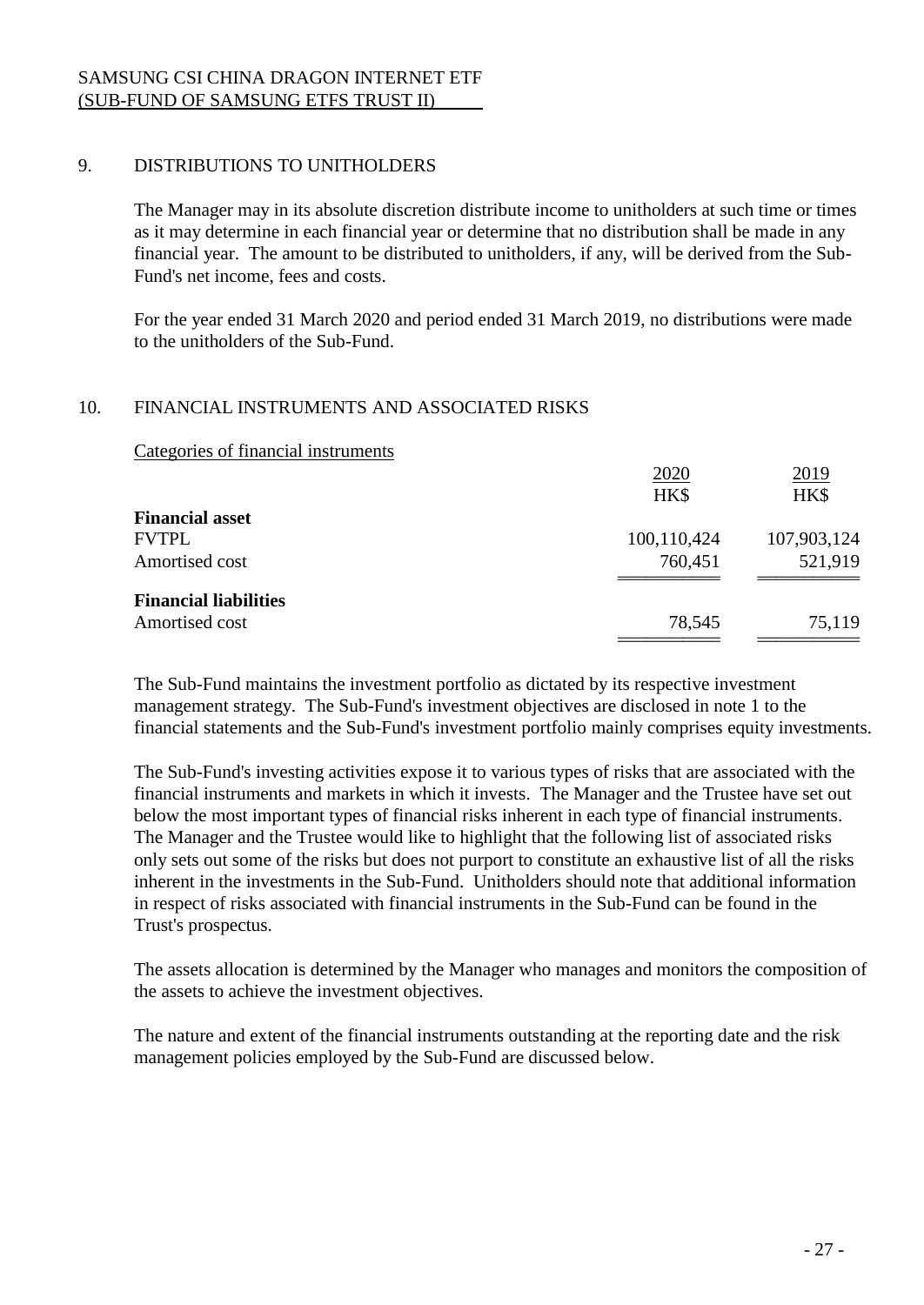#### Price risk

Price risk is the risk that the value of a financial instrument will fluctuate as a result of changes in market prices, whether caused by factors specific to an individual investment, its issuer or all factors affecting all instruments traded in the market.

The Sub-Fund is designated to track the performance of the Index, and therefore the exposure to market price risk in the Sub-Fund will be substantially the same as the tracked index. Market price risk is managed by the Manager on an ongoing basis in accordance with the investment objectives of the Sub-Fund.

## *Sensitivity analysis*

As at 31 March 2020 and 31 March 2019, if the market prices of the equity instruments had been 10% higher and all other variables were held constant, the loss for the year of the Sub-Fund would have been decreased by approximately:

| Decrease in loss after tax for the year/period | (10,011,000)      | (10,790,000)      |
|------------------------------------------------|-------------------|-------------------|
|                                                | 31.3.2020<br>HK\$ | 31.3.2019<br>HK\$ |
|                                                | tΟ                | to                |
|                                                | 1.4.2019          | 13.6.2018         |

If the market prices of the equity instruments had been 10% lower and all other variables were held constant, there would be an equal and opposite impact on the Sub-Fund's loss for the year.

### Interest rate risk

Interest rate risk arises from changes in interest rates which may affect the values of interest bearing assets and liabilities and therefore result in potential gain or loss to the Sub-Fund. The Sub-Fund's interest rate risk is managed on an ongoing basis by the Manager.

As at 31 March 2020 and 31 March 2019, the majority of the Sub-Fund's financial assets and financial liabilities are non-interest bearing. Therefore, the Manager considers that the interest rate risk is minimal.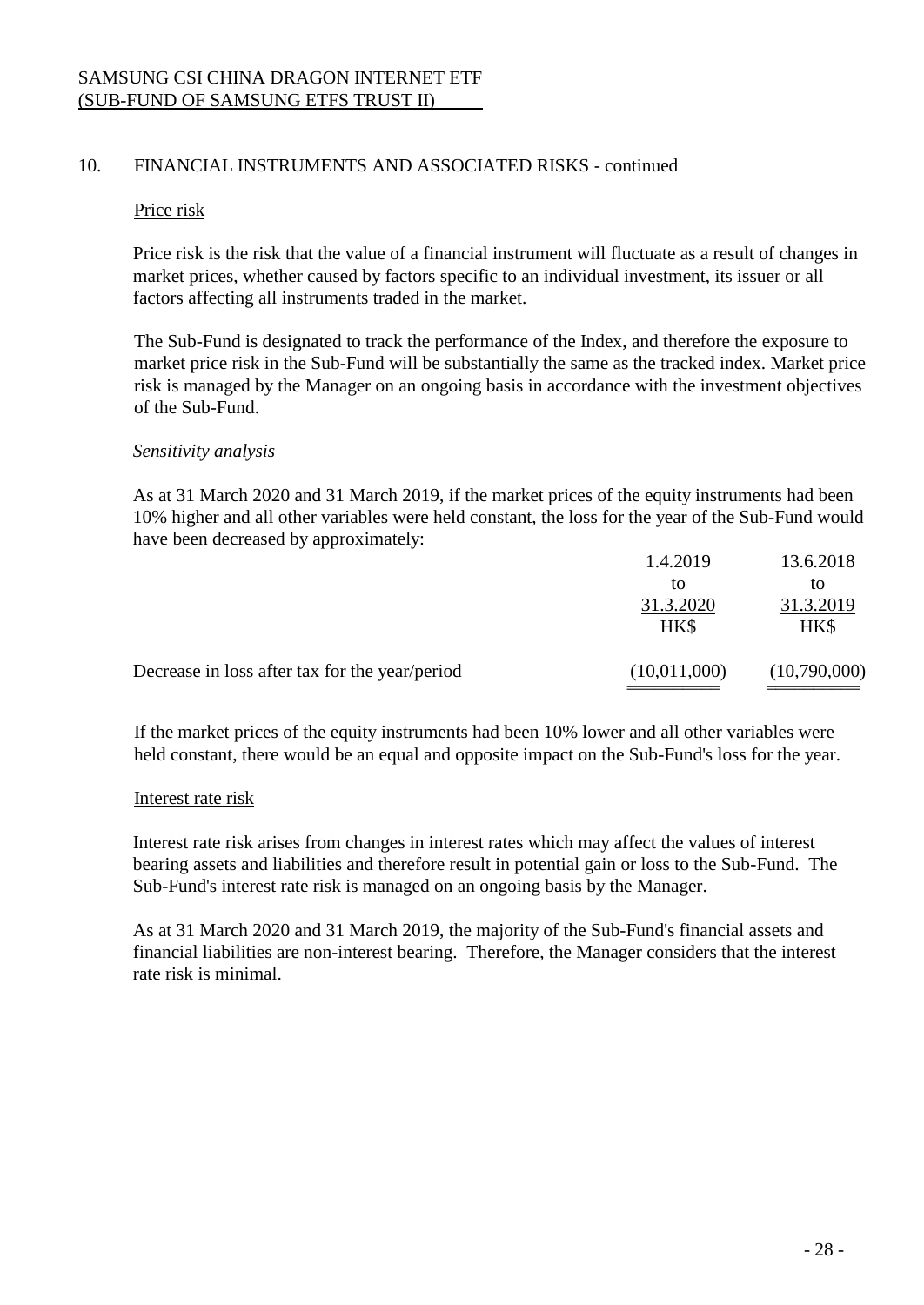### Currency risk

Currency risk is the risk that the value of financial instruments will fluctuate due to changes in foreign exchange rates.

The functional currency of the Sub-Fund is HKD. It is exposed to currency risk primarily through recognised financial assets or liabilities that are denominated in United States Dollars ("USD") and Renminbi ("RMB"). The following table details the exposure to currency risk of the Sub-Fund at the end of the reporting period. For presentation purposes, the amounts of the exposure are in HKD.

| 59,320,962<br>69,760,154 |           |
|--------------------------|-----------|
| 8,133,846                |           |
|                          | 7,046,828 |

In view of the HKD pegged system to the USD, the Manager considers that the currency risk exposure is insignificant and no foreign currency sensitivity analysis is presented accordingly.

As at 31 March 2020, if RMB strengthened/weakened against HKD by 5% with all other variables being constant, the loss for the year/period of the Sub-Fund would have been decreased/increased by approximately HK\$407,000 (2019:HK\$352,000).

### Credit risk and impairment assessment

The Sub-Fund's maximum exposure to credit risk in the event of the counterparties' failure to perform their obligations in relation to each class of recognised financial assets is the carrying amount of those assets as stated in the statement of financial position.

Credit risk arising from transactions with brokers relates to transactions awaiting settlements and deposits placed in brokers. The risk relating to unsettled transactions and deposits placed in brokers is considered low due to the short settlement period and high credit ratings of brokers assigned by international credit rating agencies.

Other than concentration of credit risk on liquid funds which are deposited with a bank and a broker with high credit ratings, the Sub-Fund do not have any other significant concentration of credit risk.

All of the cash held by the Sub-Fund are deposited with a bank. Bankruptcy or insolvency of the banks may cause the Sub-Fund's rights with respect to the cash at banks to be delayed or limited. As the bank has a credit rating of A3 or higher as determined by a well-known international credit rating agency, the Manager considers that the credit risk is minimal.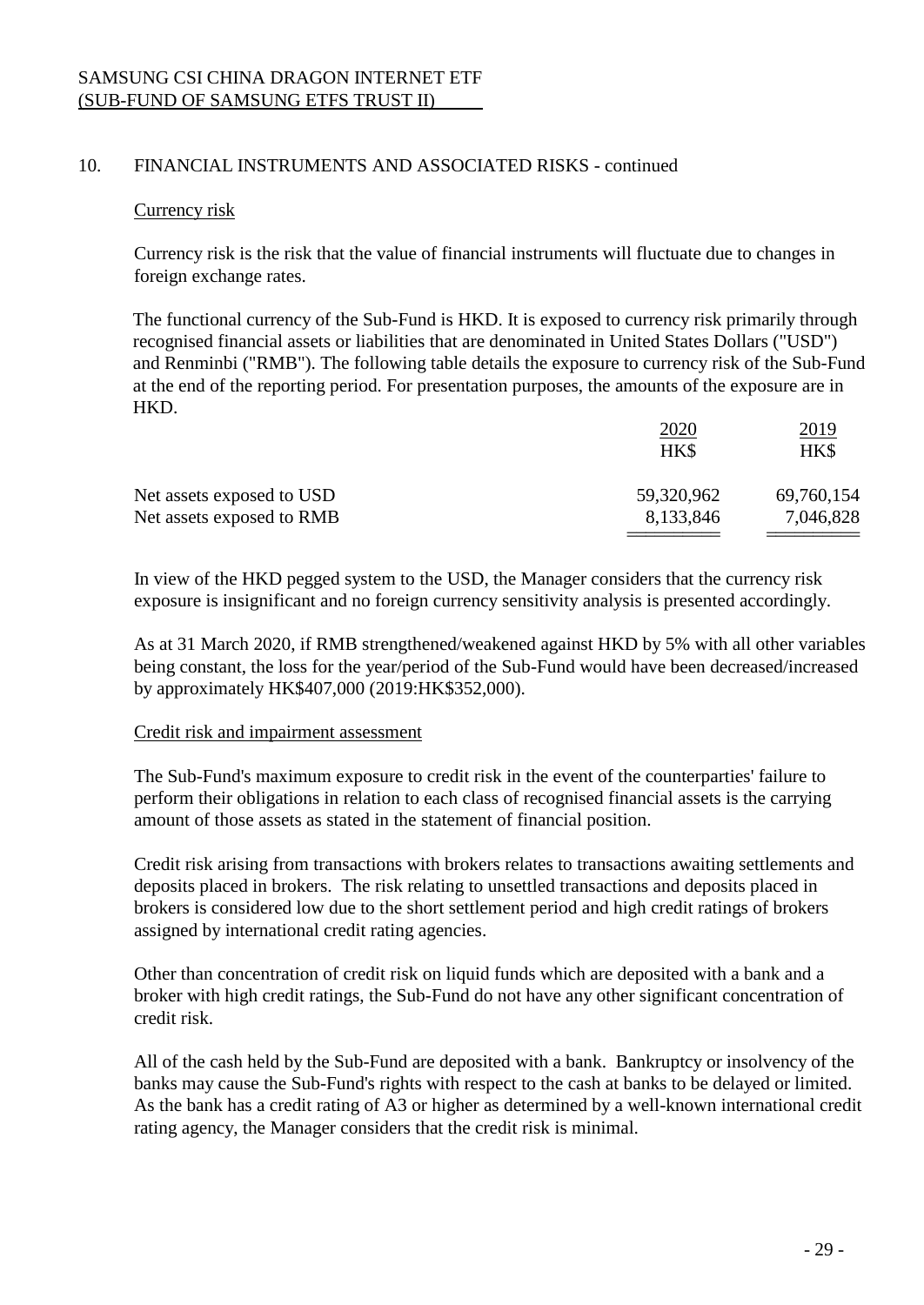## Credit risk and impairment assessment - continued

Substantially all of the assets of the Sub-Fund are held by Cititrust Limited (the "Custodian"). Bankruptcy or insolvency of the Custodian may cause the Sub-Fund's rights with respect to assets held by the Custodian to be delayed or limited. The Manager monitors the credit quality and financial position of the Custodian on an ongoing basis. The Custodian is a group company of the Citibank, which has a credit rating of A3 as determined by a well-known international credit rating agency. As such, the Manager considers the credit risk is considered insignificant.

For the year ended 31 March 2020 and period ended 31 March 2019, the Manager considers that no impairment was made on the Sub-Fund's financial assets carried at amortised cost as the ECL is immaterial.

## Liquidity risk

Liquidity risk is the risk that the Sub-Fund will encounter difficulty in meeting obligations arising from its respective financial liabilities that are settled by delivering cash or another financial asset, or that such obligations will have to be settled in a manner disadvantageous to the Sub-Fund. The Sub-Fund is exposed to daily liquidity risk on redemption of units.

The Sub-Fund's policy is to regularly monitor current and expected liquidity requirements to ensure that it maintains sufficient reserves of cash and deposits placed in brokers to meet their liquidity requirements in the short and longer term.

The Sub-Fund's investments are considered to have insignificant exposure to liquidity risk as they are all readily realisable under normal market conditions.

As at 31 March 2020 and 31 March 2019, the Sub-Fund's financial liabilities are repayable on demand and due within three months.

### Capital management

The Sub-Fund's capital as at the end of the reporting period is represented by their net assets attributable to unitholders.

The Sub-Fund's objective in managing the capital is to ensure a stable and strong base to maximise returns to all unitholders, and to manage liquidity risk arising from the redemptions. The Manager manages the capital of the Sub-Fund in accordance with the Sub-Fund's investment objectives and policies stated in the offering documents. Under certain circumstance, the Manager may suspend the issuance and redemption of units of the Sub-Fund as currently disclosed in the Trust's prospectus.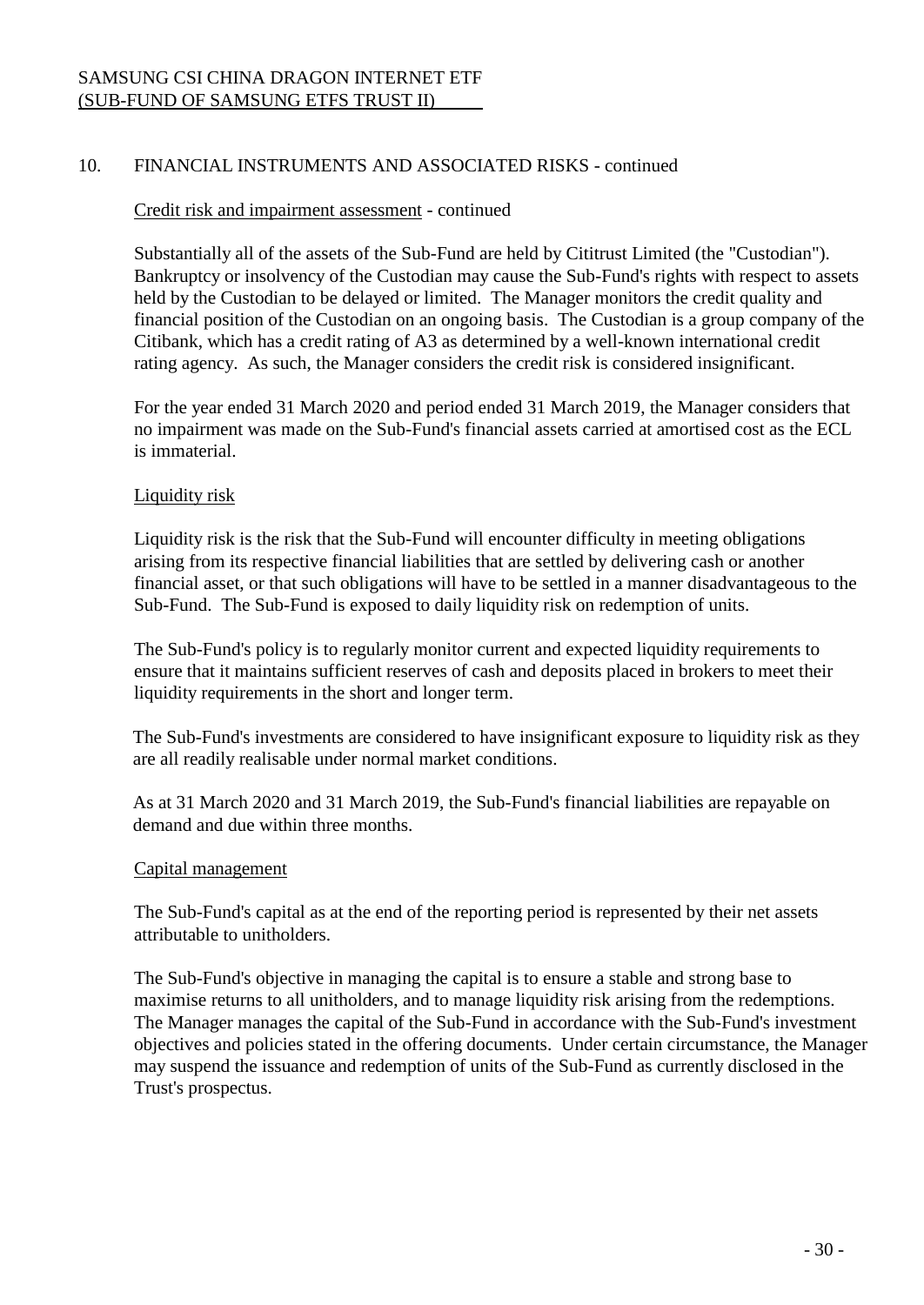#### Fair value

The financial instruments held by the Sub-Fund are measured at their fair values on the reporting date. Fair value estimates are made at a specified point in time, based on market conditions and information about the financial instruments. Fair values can usually be reliably determined within a reasonable range of estimates.

### **Valuation of financial instruments**

The accounting policy of the Sub-Fund on fair value measurements is detailed in the significant accounting policies in note 3 to the financial statements.

In estimating the fair value, the Sub-Fund uses market-observable data to the extent it is available.

The following analyses the Sub-Fund's investments measured at FVTPL on the reporting date by the level in the fair value hierarchy into which the fair value measurement is categorised.

### *At 31 March 2020*

|                                                          | Level 1         | Level 2         | Level 3         | Total         |
|----------------------------------------------------------|-----------------|-----------------|-----------------|---------------|
|                                                          | HK\$            | HK\$            | HK\$            | HK\$          |
| <b>Assets</b>                                            |                 |                 |                 |               |
| Financial assets at fair value<br>through profit or loss |                 |                 |                 |               |
| - Listed equity instruments                              | 100,110,424     |                 |                 | 100,110,424   |
| At 31 March 2019                                         |                 |                 |                 |               |
|                                                          | Level 1<br>HK\$ | Level 2<br>HK\$ | Level 3<br>HK\$ | Total<br>HK\$ |
| <b>Assets</b>                                            |                 |                 |                 |               |
| Financial assets at fair value<br>through profit or loss |                 |                 |                 |               |
| - Listed equity instruments                              | 107,903,124     |                 |                 | 107,903,124   |

For the year ended 31 March 2020 and period ended 31 March 2019, there were no transfers of financial instruments between fair value hierarchy levels. The fair values of above financial assets are based on quoted market prices in an active market at the end of reporting period.

As at 31 March 2020 and 31 March 2019, except for financial assets at fair value through profit or loss as disclosed in the financial statements, all other financial assets and financial liabilities are carried at amortised cost. The carrying values of all other financial assets and liabilities carried at amortised cost are considered by the Manager to approximate to their fair values.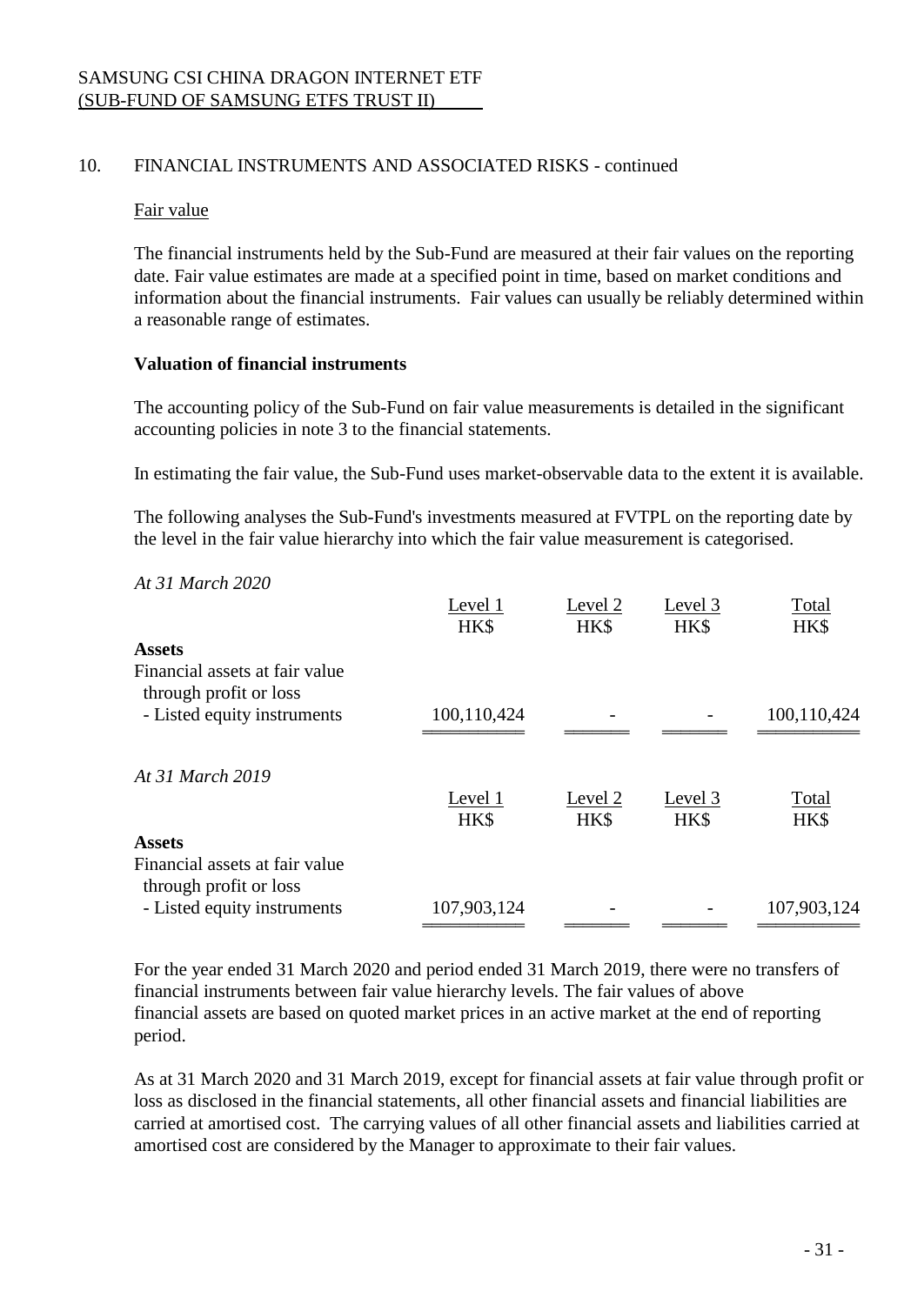## 11. SEGMENT INFORMATION

The Manager makes the strategic resource allocations on behalf of the Sub-Fund and has determined the operating segments based on the reports reviewed which are used to make strategic decisions.

The Manager considers that the Sub-Fund is a single operating segment which is investments in equity instruments. The investment objectives of the Sub-Fund are disclosed in note 1 to the financial statements.

The internal financial information used by the Manager for the Sub-Fund assets, liabilities and performance is the same as that disclosed in the statement of financial position and statement of comprehensive income.

The Sub-Fund is domiciled in Hong Kong. The Sub-Fund has no non-current assets.

## 12. SUBSEQUENT EVENTS

The Manager has evaluated the impact of all events that have occurred subsequent to the date of these financial statements through 31 July 2020, and have determined that there were no subsequent events requiring adjustment to or disclosure in the financial statements except for the continued effects of the outbreak of the coronavirus ("COVID-19"). The Manager views that the extent of the COVID-19 has no significant negative impact on the financial performance of the Sub-Fund.

## 13. APPROVAL OF FINANCIAL STATEMENTS

The financial statements were approved by the Manager and the Trustee on 31 July 2020.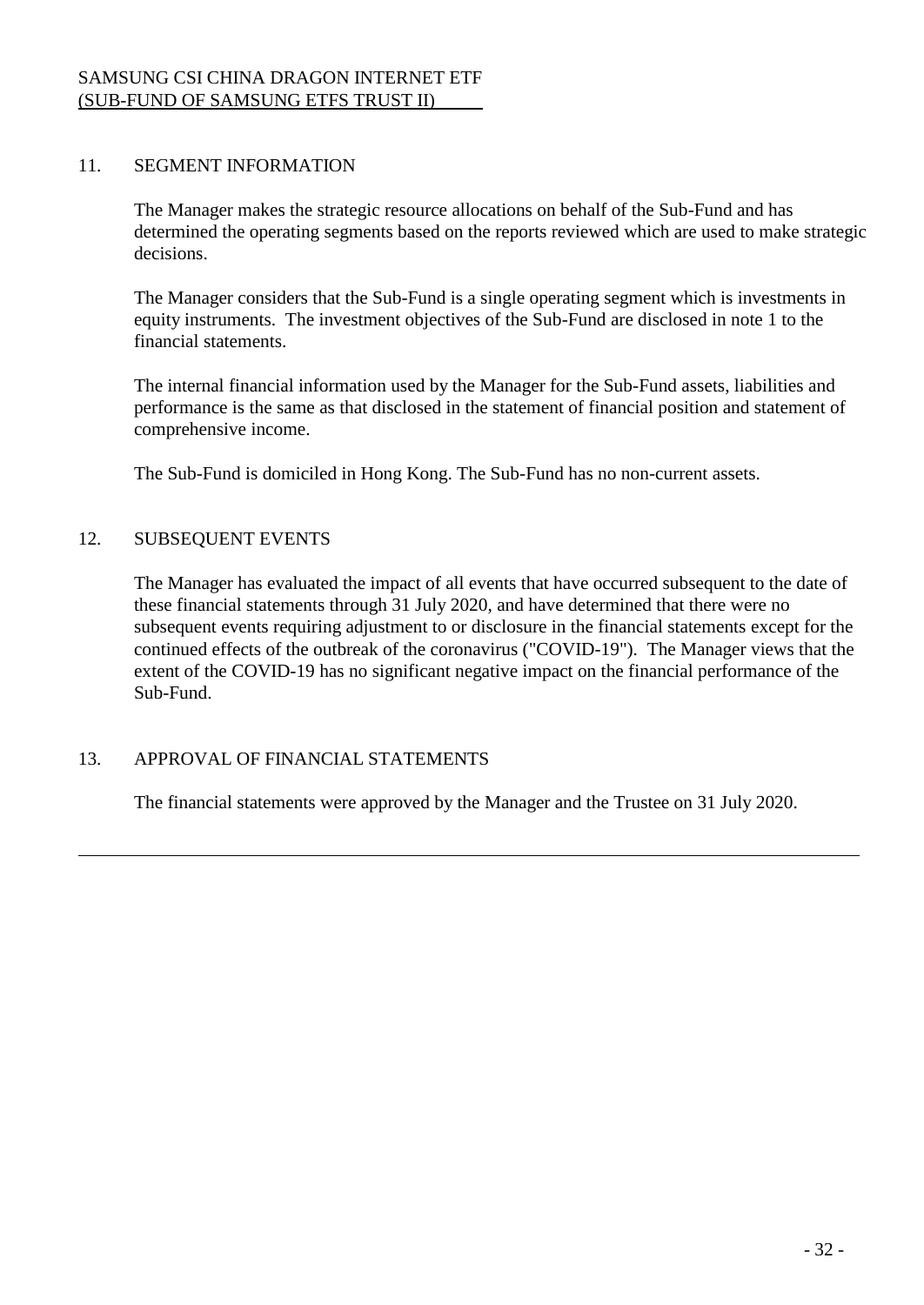# INVESTMENT PORTFOLIO (UNAUDITED) AS AT 31 MARCH 2020

| Listed equities $(99.51\%)$                   | Holding<br>shares/units | Market value<br>HK\$ | % of total<br>net assets<br>attributable<br>to<br>unitholders |
|-----------------------------------------------|-------------------------|----------------------|---------------------------------------------------------------|
| <b>China</b>                                  |                         |                      |                                                               |
| 360 Security Technology Inc                   | 11,200                  | 231,702              | 0.23                                                          |
| East Money Information Co Ltd                 | 156,800                 | 2,750,310            | 2.74                                                          |
| Giant Network Group Co Ltd                    | 16,800                  | 304,958              | 0.30                                                          |
| Hithink RoyalFlush Information Network Co Ltd | 5,600                   | 664,628              | 0.66                                                          |
| Mango Excellent Media Co Ltd                  | 16,800                  | 800,307              | 0.80                                                          |
| Perfect World Co Ltd/China                    | 14,000                  | 727,510              | 0.72                                                          |
| Suning.com Co Ltd                             | 109,200                 | 1,077,633            | 1.07                                                          |
| Wangsu Science & Technology Co Ltd            | 56,000                  | 477,357              | 0.47                                                          |
| Wuhu Sanqi Interactive Entertainment          |                         |                      |                                                               |
| Network Technology Group Co Ltd               | 30,800                  | 1,099,328            | 1.09                                                          |
|                                               |                         | 8,133,733            |                                                               |
| <b>Hong Kong</b>                              |                         |                      |                                                               |
| China Literature Ltd                          | 11,760                  | 362,208              | 0.36                                                          |
| <b>Meituan Dianping</b>                       | 117,600                 | 11,013,240           | 10.95                                                         |
| <b>Tencent Holdings Ltd</b>                   | 44,520                  | 16,926,504           | 16.82                                                         |
| Xiaomi Corp                                   | 417,200                 | 4,355,568            | 4.33                                                          |
|                                               |                         | 32,657,520           |                                                               |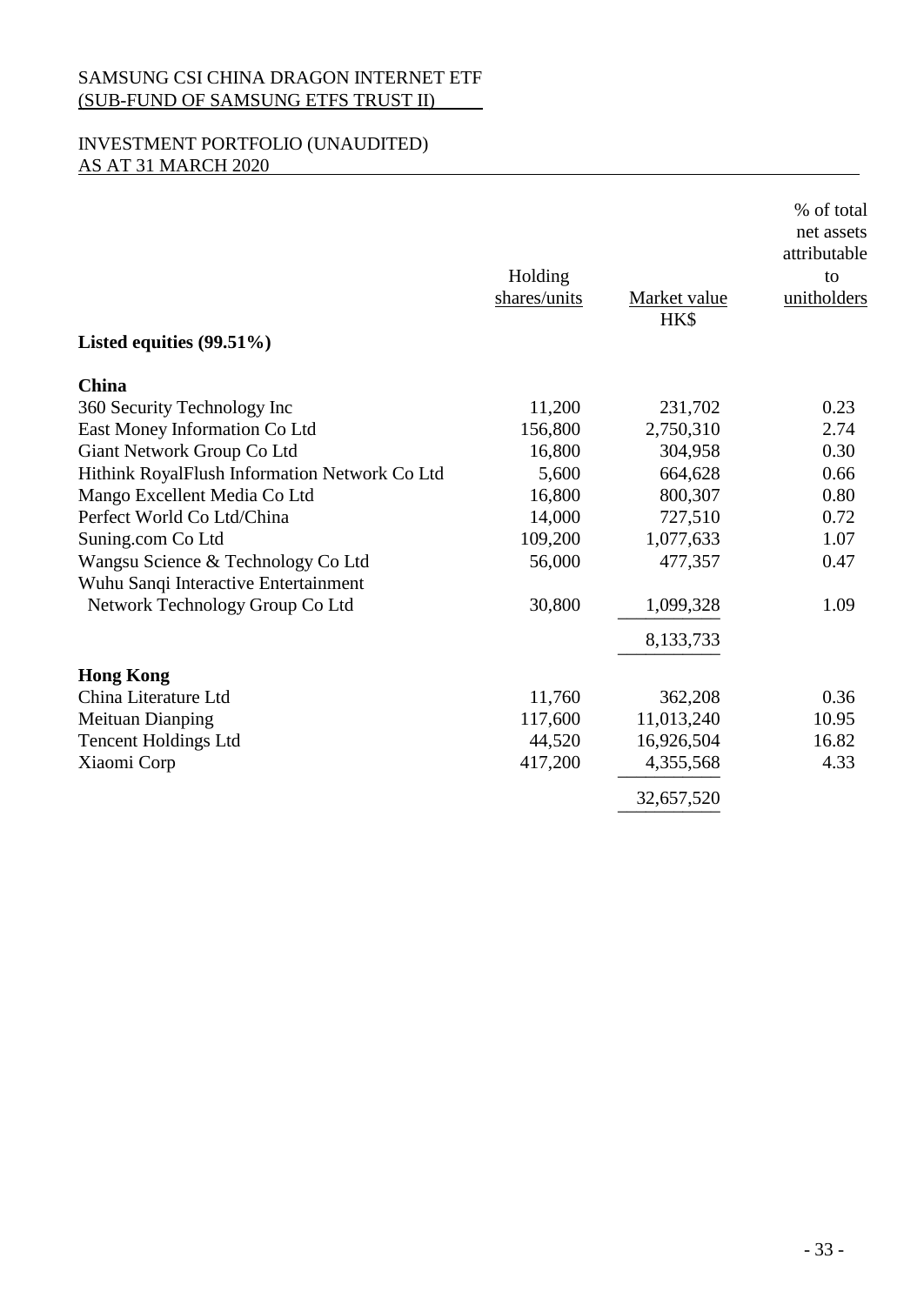# INVESTMENT PORTFOLIO (UNAUDITED) - continued AS AT 31 MARCH 2020

| Listed equities $(99.51\%)$              | Holding<br>shares/units | Market value<br>HK\$ | % of total<br>net assets<br>attributable<br>to<br>unitholders |
|------------------------------------------|-------------------------|----------------------|---------------------------------------------------------------|
| <b>United States</b>                     |                         |                      |                                                               |
| 58.com Inc                               | 3,024                   | 1,142,052            | 1.13                                                          |
| Alibaba Group Holding Ltd                | 9,604                   | 14,478,512           | 14.39                                                         |
| Autohome Inc                             | 1,708                   | 940,298              | 0.93                                                          |
| <b>Baidu</b> Inc                         | 10,080                  | 7,875,439            | 7.83                                                          |
| HUYA Inc                                 | 1,904                   | 250,169              | 0.25                                                          |
| iQIYI Inc                                | 8,428                   | 1,162,897            | 1.16                                                          |
| JD.com Inc                               | 33,768                  | 10,601,253           | 10.54                                                         |
| <b>JOYY</b> Inc                          | 1,876                   | 774,517              | 0.77                                                          |
| Momo Inc                                 | 4,816                   | 809,735              | 0.81                                                          |
| NetEase Inc                              | 2,240                   | 5,573,086            | 5.54                                                          |
| Pinduoduo Inc                            | 13,468                  | 3,761,527            | 3.74                                                          |
| SINA Corp/China                          | 2,016                   | 497,577              | 0.50                                                          |
| <b>TAL Education Group</b>               | 13,692                  | 5,652,816            | 5.62                                                          |
| <b>Tencent Music Entertainment Group</b> | 9,464                   | 738,022              | 0.73                                                          |
| Trip.com Group Ltd                       | 16,072                  | 2,921,525            | 2.90                                                          |
| Vipshop Holdings Ltd                     | 13,552                  | 1,636,695            | 1.63                                                          |
| Weibo Corp                               | 1,960                   | 503,051              | 0.50                                                          |
|                                          |                         | 59,319,171           |                                                               |
| <b>Total investments</b>                 |                         | 100,110,424          | 99.51                                                         |
| Other net assets                         |                         | 496,516              | 0.49                                                          |
| Net assets attributable to unitholders   |                         | 100,606,940          | 100.00                                                        |
| Total investments, at cost               |                         | 111,263,517          |                                                               |
|                                          |                         |                      |                                                               |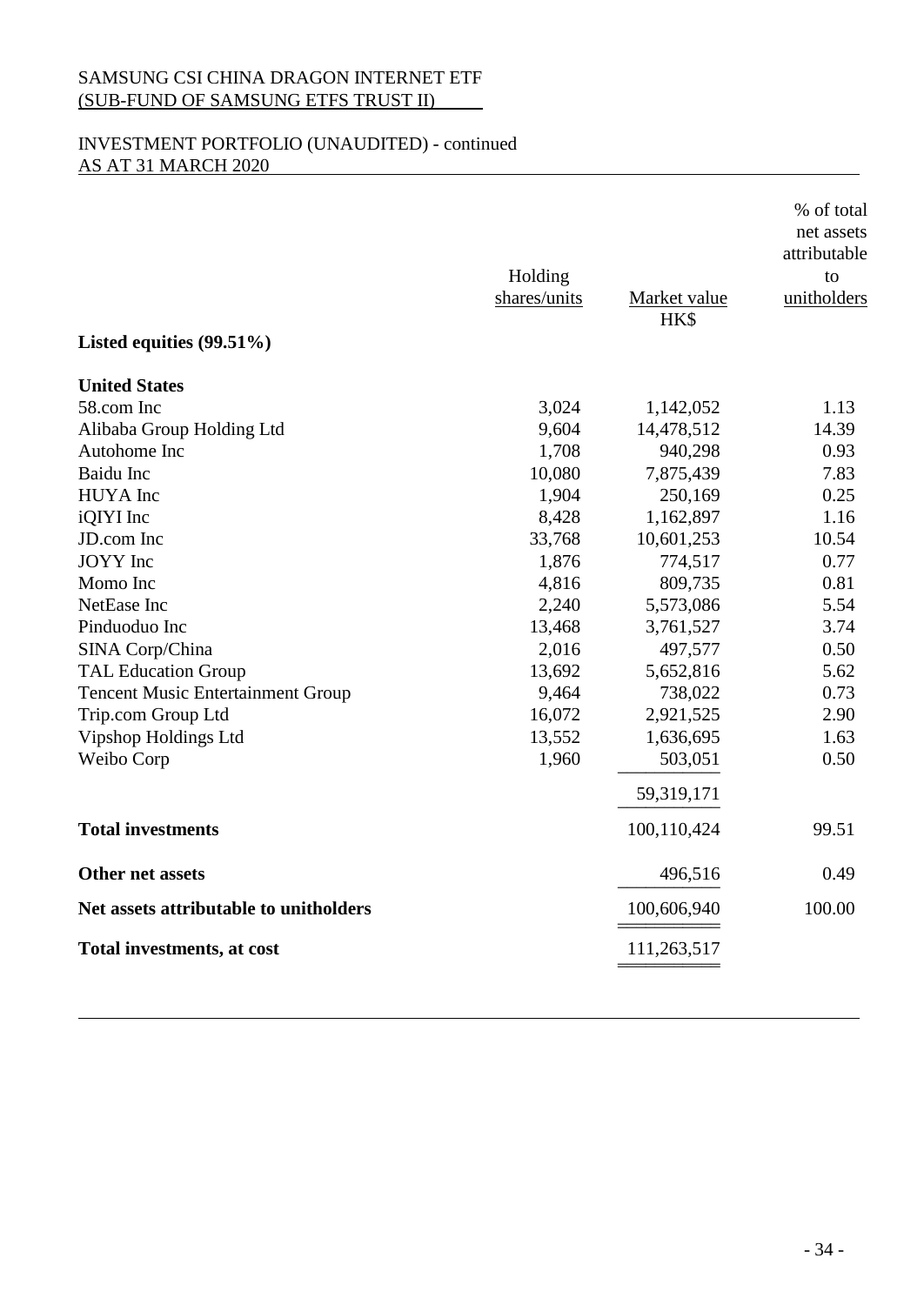# STATEMENT OF MOVEMENTS IN INVESTMENT PORTFOLIO (UNAUDITED) FOR THE YEAR ENDED 31 MARCH 2020

| <b>Investments</b>                                                                                    | Holdings<br>as at<br>1 April<br>2019 | Additions        | <b>Disposals</b> | Holdings<br>as at<br>31 March<br>2020 |
|-------------------------------------------------------------------------------------------------------|--------------------------------------|------------------|------------------|---------------------------------------|
| <b>Listed equities</b>                                                                                |                                      |                  |                  |                                       |
| China<br>360 Security Technology Inc<br>China Reform Health Management and                            | 15,000                               | 2,400            | 6,200            | 11,200                                |
| Services Group Co Ltd                                                                                 | 27,000                               |                  | 27,000           |                                       |
| East Money Information Co Ltd<br>Giant Network Group Co Ltd<br>Hithink Royalflush Information Network | 135,000<br>21,000                    | 81,600<br>3,600  | 59,800<br>7,800  | 156,800<br>16,800                     |
| Co Ltd<br>Mango Excellent Media Co Ltd                                                                |                                      | 7,200<br>21,600  | 1,600<br>4,800   | 5,600<br>16,800                       |
| Perfect World Co Ltd/China<br>Suning.com Co Ltd                                                       | 15,000                               | 6,000<br>149,400 | 7,000<br>40,200  | 14,000<br>109,200                     |
| Wangsu Science & Technology Co Ltd<br>Wuhu Sanqi Interactive Entertainment                            | 54,000                               | 24,000           | 22,000           | 56,000                                |
| Network Technology Group Co Ltd                                                                       | 24,000                               | 18,600           | 11,800           | 30,800                                |
| <b>Hong Kong</b>                                                                                      |                                      |                  |                  |                                       |
| China Literature Ltd<br><b>Meituan Dianping</b>                                                       | 15,000<br>142,200                    | 2,520<br>33,900  | 5,760<br>58,500  | 11,760<br>117,600                     |
| <b>Tencent Holdings Ltd</b>                                                                           | 45,000                               | 16,440           | 16,920           | 44,520                                |
| Xiaomi Corp                                                                                           | 528,000                              | 89,400           | 200,200          | 417,200                               |
| <b>United States</b>                                                                                  |                                      |                  |                  |                                       |
| 58.com Inc                                                                                            | 3,840                                | 648              | 1,464            | 3,024                                 |
| Alibaba Group Holding Ltd                                                                             | 11,760                               | 2,058            | 4,214            | 9,604                                 |
| Autohome Inc                                                                                          | 2,160                                | 366              | 818              | 1,708                                 |
| Baidu Inc                                                                                             | 9,930                                | 4,170            | 4,020            | 10,080                                |
| Ctrip.com International Ltd<br><b>HUYA</b> Inc                                                        | 20,160<br>2,250                      | 408              | 20,160<br>754    | 1,904                                 |
| iQIYI Inc                                                                                             | 10,710                               | 1,806            | 4,088            | 8,428                                 |
| JD.com Inc                                                                                            | 31,800                               | 13,746           | 11,778           | 33,768                                |
| JOYY Inc                                                                                              |                                      | 2,412            | 536              | 1,876                                 |
| Momo Inc                                                                                              | 6,060                                | 1,032            | 2,276            | 4,816                                 |
| NetEase Inc                                                                                           | 2,880                                | 480              | 1,120            | 2,240                                 |
| Pinduoduo Inc                                                                                         | 16,380                               | 2,886            | 5,798            | 13,468                                |
| SINA Corp/China                                                                                       | 2,640                                | 432              | 1,056            | 2,016                                 |
| <b>TAL Education Group</b>                                                                            | 14,670                               | 4,374            | 5,352            | 13,692                                |
| <b>Tencent Music Entertainment Group</b>                                                              |                                      | 24,258           | 14,794           | 9,464                                 |
| Trip.com Group Ltd                                                                                    |                                      | 20,664           | 4,592            | 16,072                                |
| Vipshop Holdings Ltd                                                                                  | 17,160                               | 2,904            | 6,512            | 13,552                                |
| Weibo Corp<br>YY Inc                                                                                  | 2,460<br>1,860                       | 420<br>330       | 920<br>2,190     | 1,960                                 |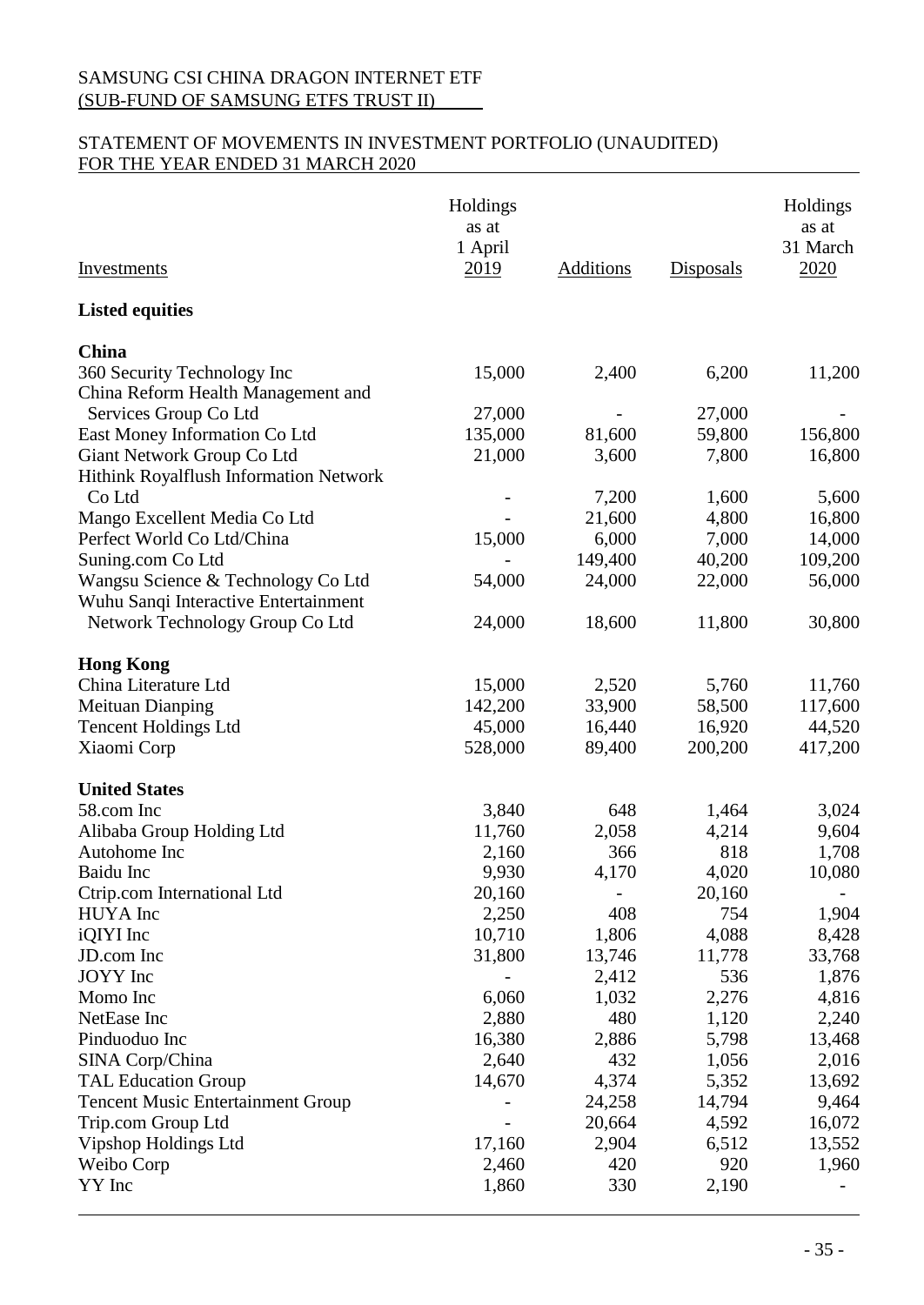# PERFORMANCE OF THE UNDERLYING INDEX AND THE SUB-FUND (UNAUDITED) FOR THE YEAR ENDED 31 MARCH 2020

|                                       |           | Performance |
|---------------------------------------|-----------|-------------|
| Sub-Fund                              | 2020      | 2019        |
| Samsung CSI China Dragon Internet ETF | $-2.15%$  | $-22.31%$   |
| <b>Index</b>                          |           |             |
| CSI Global China Internet Index       | $-0.73\%$ | $-21.58%$   |

Source: Unit-prices are provided by Cititrust Limited. The performance information of Samsung CSI China Dragon Internet ETF which is calculated with reference to the unit-prices is provided by the Manager. Index information is provided by China Securities Index.11

Investors should note that all investment involves risks (including the possibility of loss of the capital invested), prices of fund units may go up as well as down and past performance is not indicative of future performance. Investors should read the relevant fund's offering documents (including the full text of the risk factors stated therein) in detail before making any investment decision.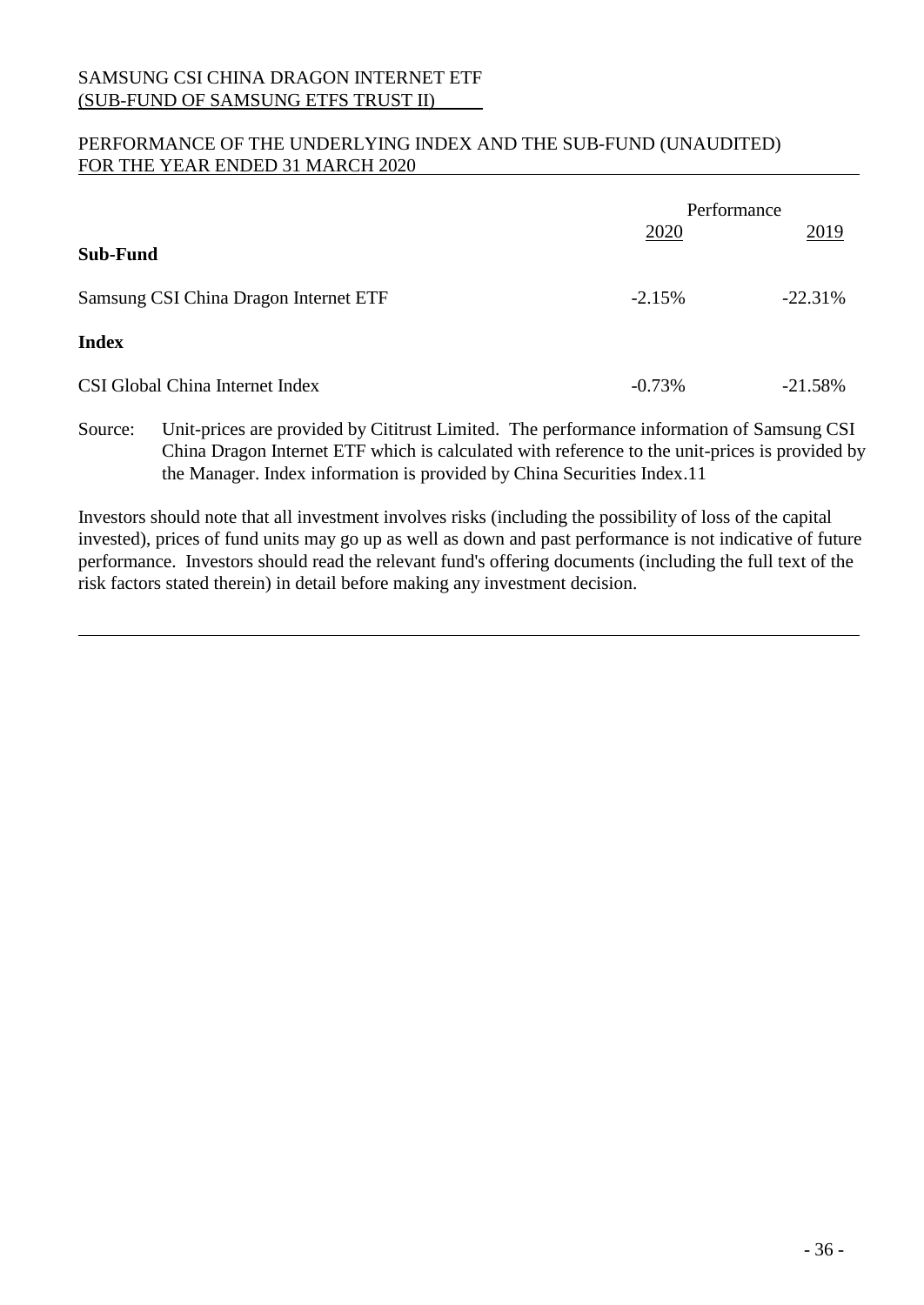# PERFORMANCE RECORD (UNAUDITED) FOR THE YEAR ENDED 31 MARCH 2020

(a) Price record (Net assets value per unit)

|                            | Lowest<br>HK\$ | Highest<br>HK\$ |
|----------------------------|----------------|-----------------|
| Year ended 31 March 2020   | 9.9033         | 13.9929         |
| Period ended 31 March 2019 | 9.4830         | 15.9885         |

Note: The net assets value per unit is calculated under the accounting basis indicated in the Trust's prospectus.

(b) Net assets value

|     |                           | Net asset value<br>HK\$ |
|-----|---------------------------|-------------------------|
|     | As at 31 March 2020       | 100,606,940             |
|     | As at 31 March 2019       | 108,195,802             |
| (c) | Net assets value per unit |                         |
|     |                           | Net asset               |
|     |                           | value per unit          |
|     |                           | HK\$                    |
|     | As at 31 March 2020       | 11.9770                 |
|     | As at 31 March 2019       | 12.0218                 |
|     |                           |                         |